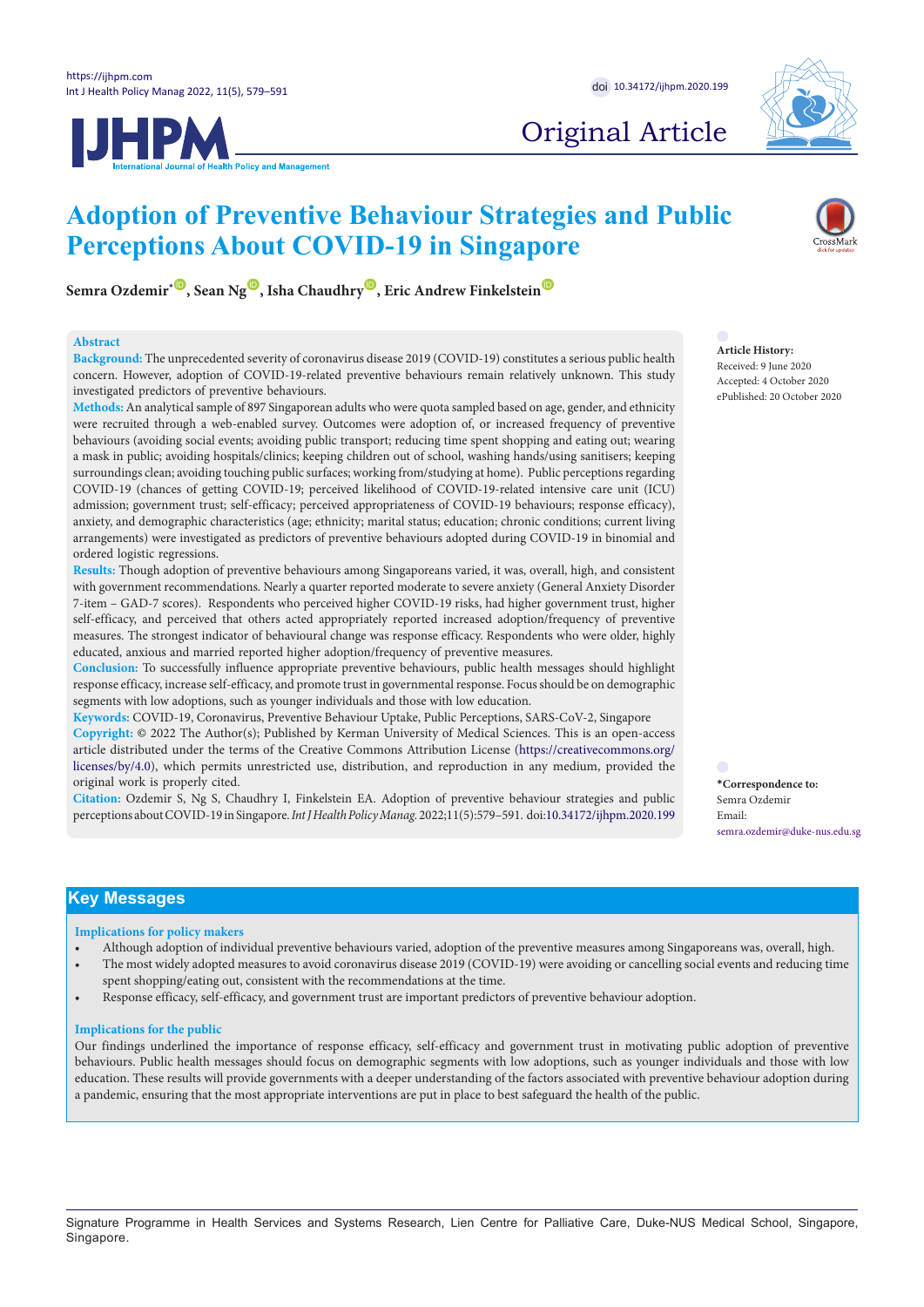## **Background**

The coronavirus disease 2019 (COVID-19) pandemic, originally detected in the Hubei province of China in late 2019, has since spread across the globe.<sup>1-4</sup> The infection and fatality rates of COVID-19 are significantly higher than that of influenza – particularly in the elderly and individuals with pre-existing health conditions – making this outbreak a matter of grave public health concern.5,6 With pharmaceutical interventions for the prevention and treatment of COVID-19 still in development,<sup>7</sup> non-pharmaceutical preventive measures such as personal protective equipment, promotion of preventive behaviours, and social quarantines are relied on to prevent spread.8-10 In Singapore, the setting of this study, these measures were conveyed to the public through extensive coverage by national news networks<sup>11-13</sup> and citizen journalism sites.<sup>14-16</sup> However, evidence on factors predicting the adoption of COVID-19 preventive behaviours, particularly in a Singaporean context, is limited. This underlines the importance of research focusing on a better understanding of the predictors of behavioural adoption in large-scale pandemics. Findings are expected to aid in the development of public health messages focused on increasing the adoption of preventive measures during future large-scale pandemics.

Literature on past pandemics and current COVID-19 highlights the importance of public perceptions in influencing the adoption of preventive behaviours. When individuals reported higher self-efficacy<sup>17,18</sup> (ie, they believed that they could prevent an infection) and higher risk perception,<sup>19,20</sup> greater engagement in preventive behaviours was reported. Conversely, when people perceived the risk of COVID-19 to be exaggerated or disproportionate to the threat, preventive behaviours including hand-washing and social distancing decreased<sup>21</sup>. These results are consistent with the protection motivation theory (PMT) model, which proposes that individuals protect themselves based on several factors: perceived severity of event, probability of occurrence, perceived vulnerability, response efficacy, and self-efficacy.<sup>22</sup>

Adoption of preventive behaviours, however, was not consistent across *all* protective behaviours. Measures that were perceived to have better response efficacy such as frequent hand washing and mask wearing had higher rates of adoption compared to those that were viewed as less efficacious (ie, working from home),<sup>19</sup> suggesting that response efficacy may play an important role in the adoption of preventive behaviours. Public perception regarding the source of the preventive measures, in this case the respective governments, has also been found to predict protective behaviour adoption – government trust was positively correlated with adoption of preventive measures.23 In all, extant literature suggests that influencing public perception regarding pandemics is necessary to increase adoption of the preventive measures. However – while important – public perceptions of the respective pandemics were not the only factors associated with the adoption of precautionary measures.

Generally, being female, 17,24 older, 25 married, 26 having higher levels of education,19,24 and anxiety27,28 motivated positive behavioural changes during the COVID-19 pandemic. And while – to the best of our knowledge – there is little COVID-19

specific literature that examines the associations between positive behavioural changes and other demographic factors (ie, living arrangements, comorbidity) precedents from past pandemics demonstrate that living with young children<sup>29</sup> or having comorbid diseases<sup>30,31</sup> motivated preventive behaviours such as mask wearing and hand washing. And while there is little research done on the associations between living with elderly individuals and behavioural changes in pandemics, based on the increased risks of COVID-19 faced by the elderly, we expect that living with them would encourage behaviour change.

Building on available literature, the aims of this study were to examine Singaporean public perceptions towards COVID-19 and to identify predictors of preventive behaviours in response to COVID-19. We hypothesised that perceived appropriateness of COVID-19 behaviours and high perceived COVID-19 risks, self-efficacy, response efficacy and government trust would be associated with adoption of preventive measures. We also hypothesized that being older, married, female, having higher education, higher anxiety, having pre-existing conditions and living with young children or the elderly would be associated with increased adoption of preventive behaviours. The survey was administered to an adult sample of Singapore's general population during the initial stages of the COVID-19 pandemic. At the time of the survey, 683 (March 31, 2020) to 2631 (April 14, 2020) confirmed cases and 10 COVID-19 related deaths were reported in Singapore,<sup>32</sup> significantly lower than in many countries (ie, America, China).<sup>32</sup> It should also be noted the Singapore government implemented a circuit breaker, akin to a partial national lockdown, on seventh of April during our fieldwork. Restrictions at the time of the survey included, but were not limited to, travel advisories to infected countries, 14-day quarantines for people showing symptoms, cancelling of events with more than 250 people, social distancing of 1 metre, and requiring those with symptoms to wear masks<sup>33,34</sup> The analytical sample included only the respondents who completed the survey before the circuit breaker became effective.

## **Methods**

## Study Settings

A web-enabled survey was administrated by a market research company to their panel members between March 31, 2020 and April 14, 2020, and quota sampled based on Singapore's census figures. Soft demographic quotas were also applied to age, gender and ethnicity with a +/- 5% error margin. The inclusion criteria of this study included being (1) aged 21 years old and above (the legal age of majority in Singapore) and (2) a resident of Singapore (ie, citizen, permanent resident, or work/dependent pass holder) at the time of the survey. A quota sample was taken based on gender, age, and ethnicity to ensure that the final sample would be nationally representative. Written informed consent was provided by all respondents. Respondents who completed the survey received small incentives via a point-based reward system paid by the survey company.

The Singapore government implemented a circuit breaker,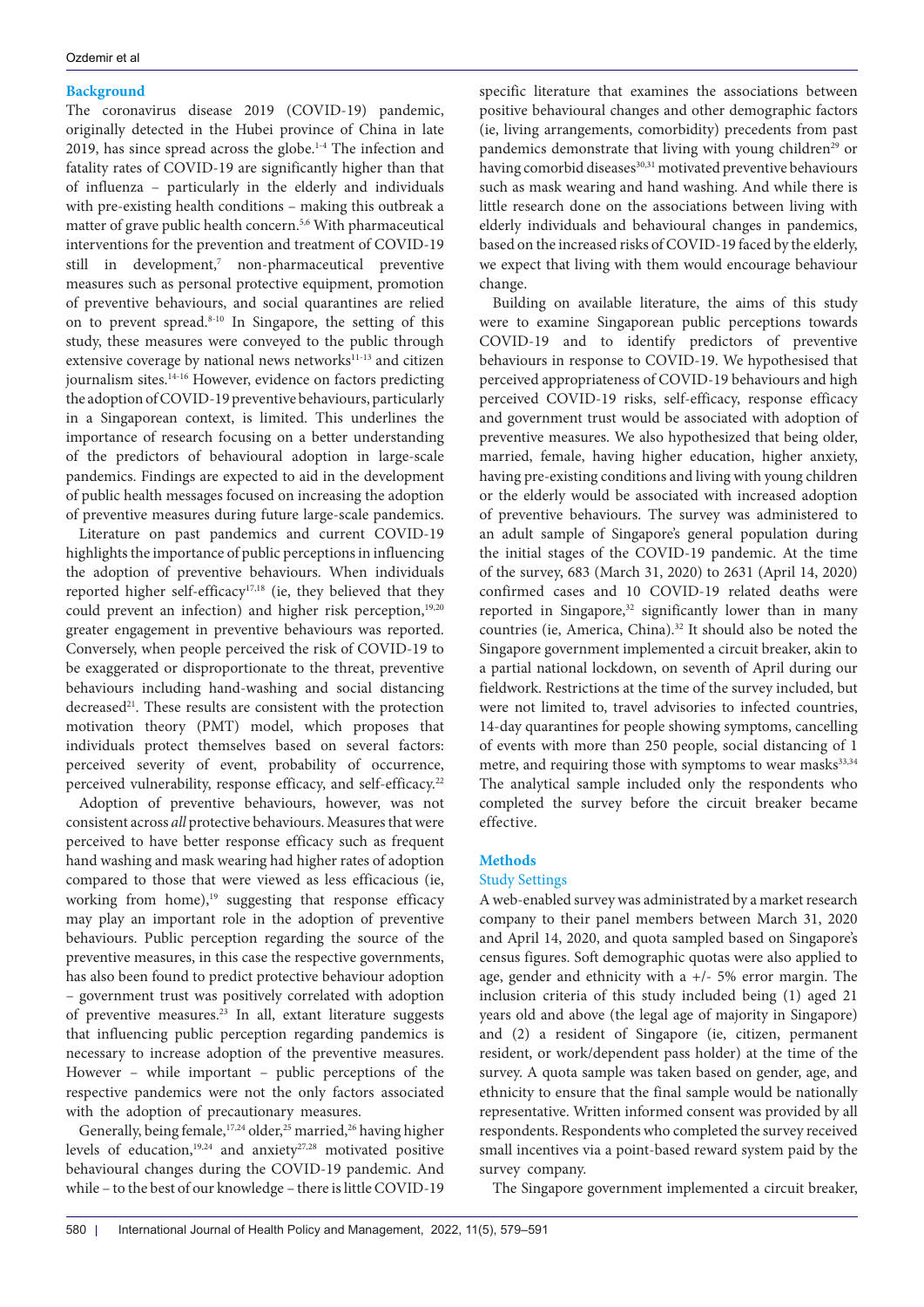akin to a partial national lockdown, on seventh of April during our fieldwork. Restrictions included, but were not limited to mandatory working/studying from home arrangements, tighter workplace measures for essential workers, limited travel, controlled access to areas susceptible to crowds (ie, supermarkets), and restrictions on social gatherings with those outside one's own household.35

## Key Variables

## *Preventive Behaviours (Outcomes)*

As a measure of the preventive behaviours adopted during COVID-19, respondents answered "yes," "no," or "not applicable" to the question "in the past week, have you followed any of the strategies below (deliberately cancelled or avoided social events; avoided taking public transport; reduced time spent shopping; reduced frequency/duration spent eating out; wore a surgical mask in public; deliberately cancelled a doctor's appointment or avoided hospitals or clinics; kept any of your children out of school) to reduce the risk of COVID-19 infection?" For all the activities listed above except for "kept any of your children out of school," "no" and "not applicable" responses were merged under "no." For the variable "kept any of your children out of school," those who responded "not applicable" were excluded from the analysis since they may not have school-aged children.

To examine preventive behaviours for which individuals could adopt increased frequency, respondents responded "same as usual," "slightly more than usual" or "much more than usual" to the question "in the past week, how often did you follow any of the strategies below (washed hands with soap or use hand sanitisers; kept your surroundings clean; avoided touching public surfaces; worked from/studied at home) to reduce the risk of COVID-19 infection?"

## *Public Perception of COVID-19 in Singapore (Independent Variables)*

Three questions were used to gauge risk perceptions regarding the severity of COVID-19. First, respondents answered the question "what do you think your chances of getting COVID-19 are in comparison to regular flu (influenza)?" Response options included "much lower than the flu," "slightly lower than the flu," "same as the flu," "slightly higher than the flu" or "much higher than the flu." Additionally, respondents also responded to the perceived likelihood of intensive care unit (ICU) admission and the likelihood of dying upon getting COVID-19 on a 4-item Likert scale ranging from "very unlikely," to "very likely."

To investigate the general public opinion regarding the COVID-19 outbreak in Singapore, respondents responded "strongly disagree," "somewhat disagree," "neither agree nor disagree," "somewhat agree" or "strongly agree" to the statements: "I think the government will be successful in containing the spread of COVID-19," "I think that if I am careful, I can reduce my chances of getting COVID-19," and "I think people in Singapore are overly worried/paranoid about COVID-19."

Public perception regarding the effectiveness of preventive behaviours in reducing COVID-19 risk was examined

through the question "how effective do you think the following strategies are: avoiding social events; avoiding public transportation; reducing time spent shopping; reducing frequency/duration spent eating out; wearing a mask in public avoiding hospitals or clinics; keeping children out of school; washing hands with soap or using hand sanitizers frequently; keeping your surroundings cleaner; avoid touching public surfaces; working from/studying at home. Response choices were "not effective," "somewhat effective," or "very effective."

## *General Anxiety Disorder 7-item Scale (Independent Variable)*

Respondent anxiety was measured using the General Anxiety Disorder 7-item (GAD-7) Scale. The GAD-7 is a wellestablished and internal consistent scale (Cronbach's  $\alpha = 0.89$ in an adult general population<sup>36</sup>). The scale contains a total of 7-items measured on 4-point Likert scale examining anxiety symptoms over the last 2 weeks ("not at all," "several days," "over half the days," "nearly every day").

## *Respondent Demographics (Independent Variables)*

Respondents were asked to report their age, gender, marital status, level of education, number of chronic health conditions and current living arrangements (ie, if they lived with an elderly person or young children). Although we did not have a specific hypothesis related to ethnicity, we included a dummy variable indicating Chinese ethnicity (vs. other race/ ethnic groups) since Singapore consists of multiple ethnic groups, and some studies found that ethnicity was a predictor for adoption of preventive behavior.<sup>37,38</sup>

## Statistical Analysis

We first presented the descriptive summary statistics for demographic characteristics, anxiety, preventive behaviours adopted, and perceptions about COVID-19. Binomial logistic regression was performed for preventive behaviours that were adopted during COVID-19 (ie, deliberately cancelling or avoiding social events, avoiding public transportation, reducing time spent shopping, reducing frequency/ duration spent eating out, wearing a surgical mask in public, deliberately cancelling a doctor's appointment or avoiding hospitals or clinics, keeping children out of school). Ordered logistic regression was performed for preventive behaviours for which individuals could adopt increased frequency (ie, washing hands with soap or use hand sanitisers, keeping your surroundings clean, avoiding touching public surfaces, working from/studying at home).

We first ran univariable regression with each independent variable (mentioned above) and included only those that were significant at 10% level in the multivariable models. In case of high correlation between two independent variables (*Pearson correlation coefficient ≥0.3*), one of the correlated variables were not included in the multivariable regressions. Independent variables included public perceptions regarding COVID-19: chances of getting COVID-19 in comparison to the regular flu (much higher or slightly higher vs. much lower, slightly lower, same), chances of being admitted to the ICU (very likely or somewhat likely vs. somewhat unlikely or very unlikely), chances of dying from COVID-19 (very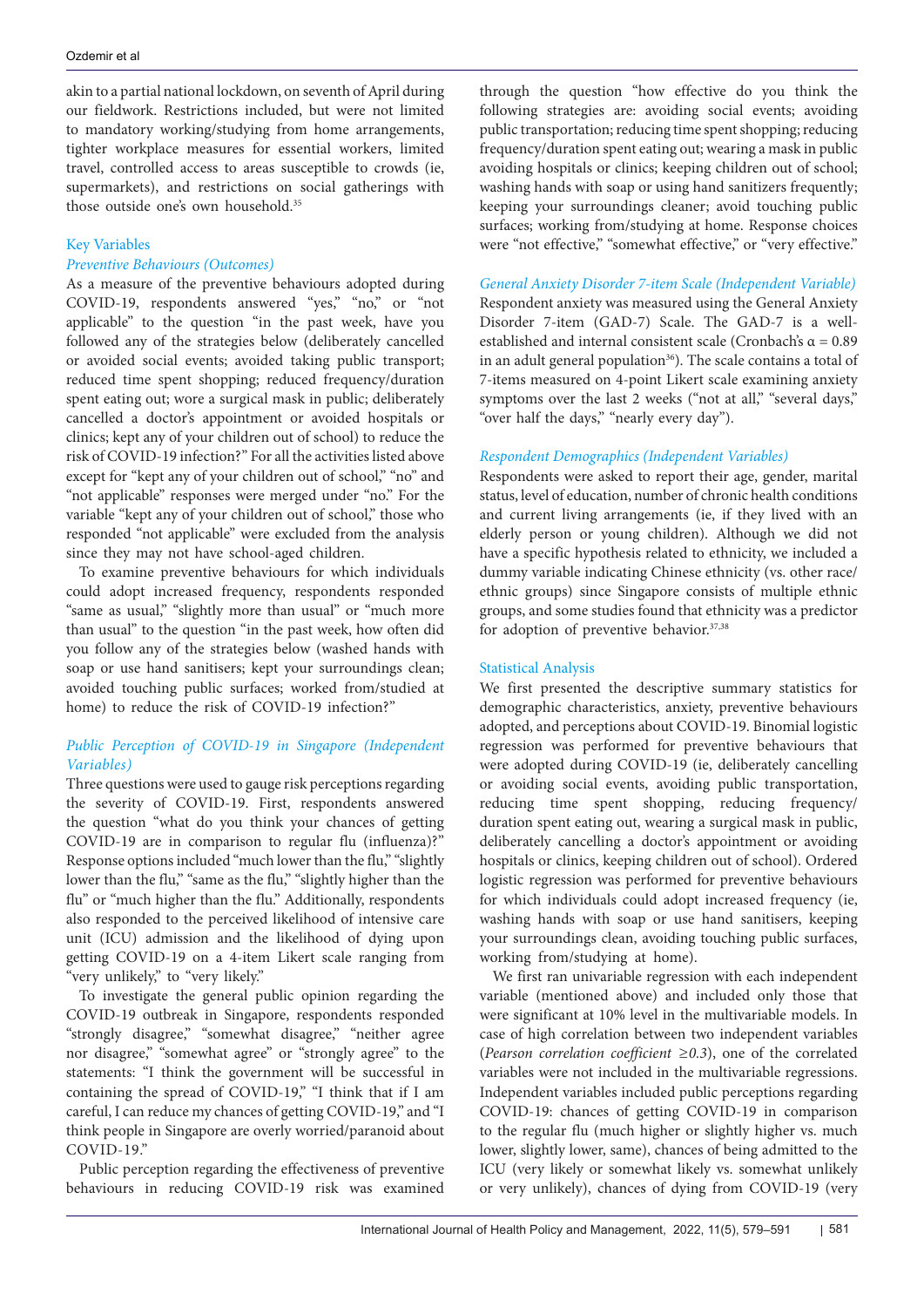likely or somewhat likely vs. somewhat unlikely or very unlikely), strong trust in COVID-19 related government policies (strongly agree vs. somewhat agree, neither agree/ disagree, somewhat or strongly disagree), believing that they can reduce their chances of getting COVID-19 (strongly or somewhat agree vs. neither agree/disagree, somewhat or strongly disagree), thinking that the people in Singapore are overly worried/paranoid about COVID-19 (strongly agree or somewhat agree vs. neither agree/disagree, somewhat disagree, strongly disagree), and the effectiveness of the respective preventive behaviour (very effective vs. somewhat effective or not effective).

We also included respondent demographics as part of independent variables: GAD-7 score, age categories 21-35, 36-50 (vs. over 50), married (vs. not), female (vs. male), higher education (university degree vs. lower), number of pre-existing chronic conditions, living with young children (vs. not), living with elderly (vs. not), and ethnicity (Chinese vs. non-Chinese).

We used STATA 16.1 for all analyses.

## **Results**

## Study Sample

Of the 1338 quota-sampled participants, 98 participants terminated the survey and 223 participants had recorded partial responses. Out of remaining 1017 participants, 120 participants completed the survey after the national partial lockdown was implemented and were therefore excluded from the analysis. This left us a final analytical sample of 897 participants.

## Respondent Characteristics

About half of our respondents (47.6%) were female. The majority (84.2%) were Chinese with a median age of 40 years. There was a relatively uniform distribution of age groups, with 36.5% aged between 21 to 35 years old, 36.4% aged between 36 to 50 years old, and 28.1% aged > 50 years old. Overall, our sample is generally representative of the national population<sup>39</sup> in terms of gender (51% female) and age (median age 41.1 years) but over-represents the Chinese ethnicity (74.3%). The majority were married (55.0%), university graduates (60.7%) and were living with elderly ( $\geq 65$  years; 52.4%). 36.4% of respondents reported living with children below 12 years old. Over one-third of the respondents (34.7%) reported presence of at least one chronic condition with median (interquartile range, IQR) number of chronic conditions 2 (1, 3). 28.5% of the respondents reported mild anxiety (GAD 5-9) and about a quarter (23.8%) had moderate or severe anxiety (GAD score ≥10) [\(Table 1\)](#page-3-0).

## Public Perceptions of COVID-19 in Singapore

Regarding perceptions of COVID-19 risk, 45.0% of respondents believed that they had "slightly higher" or "much higher" chances of getting COVID-19 compared to the regular flu (influenza) while 47.0% believed that they were either "somewhat likely" or "very likely" to be admitted to the ICU following COVID-19 infection. 30.1% of respondents felt that their likelihood of dying from COVID-19 was "very likely" or

<span id="page-3-0"></span>**Table 1.** Sample Characteristics and Risk Perceptions About COVID-19,  $N = 897$ 

|                                                                                                                               | No. (%)         |
|-------------------------------------------------------------------------------------------------------------------------------|-----------------|
| <b>Respondent Characteristics</b>                                                                                             |                 |
| <b>Female</b>                                                                                                                 | 427 (47.6)      |
|                                                                                                                               |                 |
| Age(y)                                                                                                                        |                 |
| Mean (SD)                                                                                                                     | 42 (12.8)       |
| Median (IQR)                                                                                                                  | 40 (32.0, 52.0) |
| > 50                                                                                                                          | 252 (28.1)      |
| $21 - 35$                                                                                                                     | 327 (36.5)      |
| $36 - 50$                                                                                                                     | 318 (36.4)      |
| <b>Ethnicity</b>                                                                                                              |                 |
| Chinese                                                                                                                       | 755 (84.2)      |
| Malay                                                                                                                         | 64 (7.1)        |
| Indian + others                                                                                                               | 78 (8.7)        |
| <b>Married</b>                                                                                                                | 493 (55.0)      |
| <b>Education</b>                                                                                                              |                 |
| Below university (no formal education, primary,<br>secondary, vocational/ITE, JC/polytechnic/diploma/do<br>not know/not sure) | 353 (39.3)      |
| University or above                                                                                                           | 544 (60.7)      |
| Living arrangement                                                                                                            |                 |
| Living with elderly (aged $\geq$ 65), yes                                                                                     | 470 (52.4)      |
| Living with young children $(\leq 12)$ , yes                                                                                  | 327 (36.4)      |
| <b>Chronic health conditions</b>                                                                                              |                 |
| At least one chronic health condition, yes                                                                                    | 311 (34.7)      |
| Median (IQR) for those with chronic conditions                                                                                | 2(1.0, 3.0)     |
| Mean (SD) for those with chronic conditions                                                                                   | 2(1.7)          |
| <b>GAD-7 Score</b>                                                                                                            |                 |
| Median (IQR)                                                                                                                  | 5(1.0, 9.0)     |
|                                                                                                                               |                 |
| Mean (SD)                                                                                                                     | 6(5.5)          |
| Mild anxiety (score: 5–9)                                                                                                     | 256 (28.5)      |
| Moderate anxiety (score: 10-14)                                                                                               | 151 (16.8)      |
| Severe anxiety (score: ≥15)                                                                                                   | 63 (7.0)        |
| <b>Public Perceptions of COVID-19 in Singapore</b><br>Chances of getting COVID-19 compared to the regular                     |                 |
| Flu                                                                                                                           |                 |
| Much lower than the flu, slightly lower than the flu,<br>same as the flu                                                      | 493 (55.0)      |
| Slightly higher than the flu, much higher than the flu                                                                        | 404 (45.0)      |
| Perceived likelihood of COVID-19-related ICU admission                                                                        |                 |
| Very unlikely, somewhat unlikely                                                                                              | 475 (53.0)      |
| Very likely, somewhat likely                                                                                                  | 422 (47.0)      |
| <b>Likelihood of Death from COVID-19</b>                                                                                      |                 |
| Very unlikely, somewhat unlikely                                                                                              | 627 (69.9)      |
| Very likely, somewhat likely                                                                                                  | 270 (30.1)      |
| I think the government will be successful in containing<br>the spread of COVID-19                                             |                 |
| Neither agree/disagree, somewhat disagree, strongly<br>disagree, somewhat agree                                               | 678 (75.6)      |
| Strongly agree                                                                                                                | 219 (24.4)      |
| I think that if I am careful, I can reduce my chances of<br>getting COVID-19                                                  |                 |
| Neither agree/disagree, somewhat disagree, strongly<br>disagree                                                               | 218 (24.3)      |
| Strongly agree, somewhat agree                                                                                                | 679 (75.7)      |
| I think that people in Singapore are overly worried/<br>paranoid about COVID-19                                               |                 |
| Neither agree/disagree, somewhat disagree, strongly<br>disagree                                                               | 574 (64.0)      |
| Strongly agree, somewhat agree                                                                                                | 323 (36.0)      |

Abbreviations: COVID-19, coronavirus disease 2019; IQR, interquartile range; SD, standard deviation; ITE, Institute of Technical Education; JC, junior college; ICU, intensive care unit.

All figures are in percentages; Due to rounding, percentages may not add up to 100%.

\*IQR: inter-quartile range represents 25th and 75th percentile.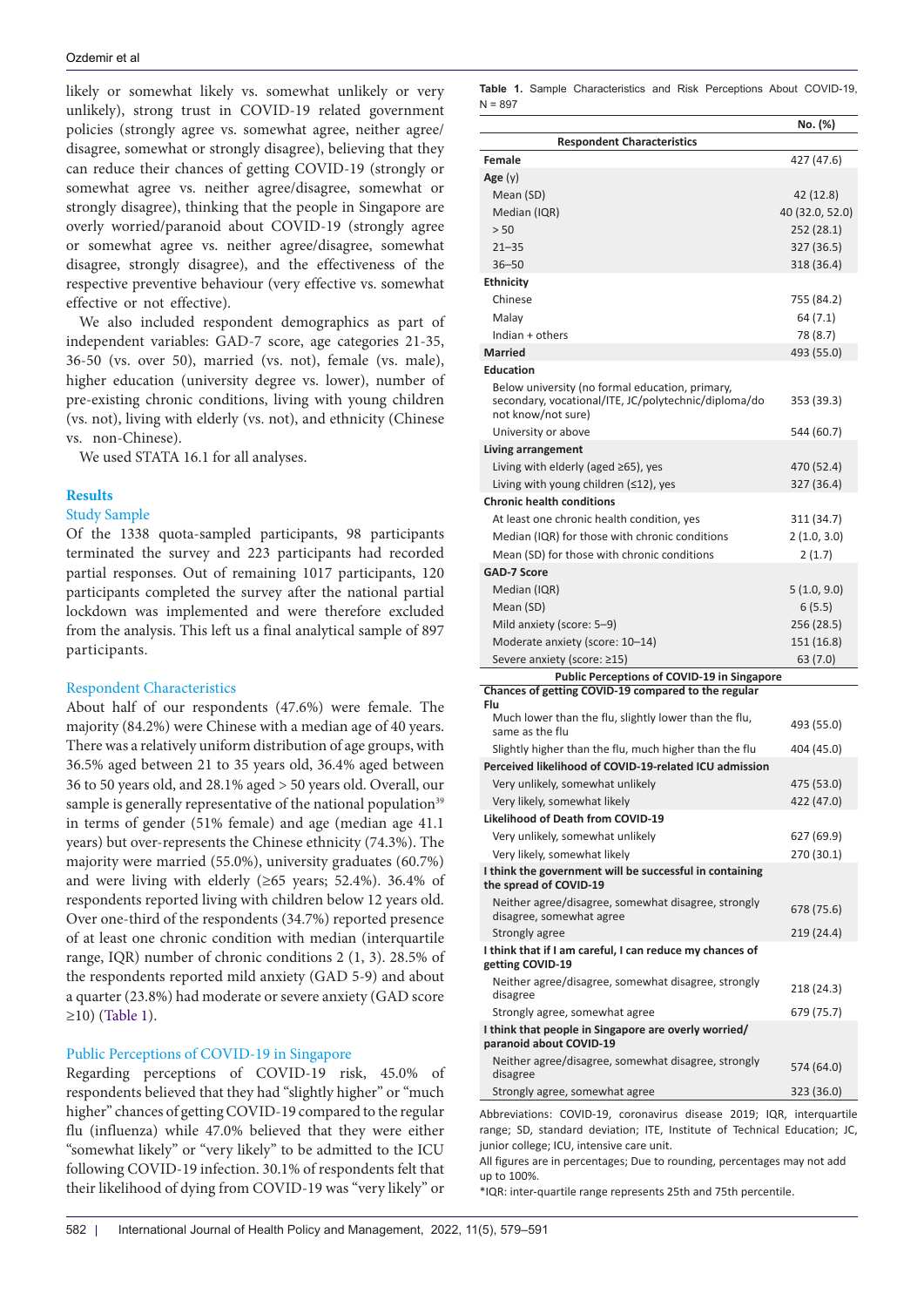"somewhat likely" upon getting COVID-19 ([Table 1](#page-3-0)). Nearly a quarter of the respondents (24.4%) indicated that they "strongly agreed" that the government would successfully contain the spread of COVID-19. The majority of respondents (75.7%) either "somewhat agreed" or "strongly agreed" that they would be able to reduce their chances of getting COVID-19 if they were careful. Only about a third of respondents (36.0%) "somewhat agreed" or "strongly agreed" that people in Singapore were overly worried or paranoid about COVID-19 [\(Table 1\)](#page-3-0).

## Adopted Preventive Behaviours

The most adopted strategies to avoid COVID-19 in the past week were reducing time spent shopping (86.2%), reducing the frequency and duration spent eating out (86.1%) and cancelling or avoiding social events (82.8%). Keeping children out of school (43.2%) and cancelling a doctor's appointment or avoiding hospitals and clinics (33.8%) were the least adopted measures [\(Table 2](#page-4-0)).

To reduce risk of COVID-19 infection in the past week, respondents increased the frequency "much more than usual" of: washing hands with soap/using hand sanitisers (39.4%), keeping clean surroundings (26.6%), avoiding touching public areas (39.0%) and working/studying from home (32.4%) ([Table 2](#page-4-0)).

Washing of hands was considered to be the most effective strategy in reducing risk of getting COVID-19, with 61.7% considering it "very effective." Keeping children out of school (27.9%) was perceived as the least effective strategy ([Table 2](#page-4-0)).

Predictors of Preventive Behaviours Adopted During COVID-19 Perceived risk of COVID-related death was highly correlated with perceived risk of COVID-related ICU admission (*Pearson correlation coefficient = 0.57*). Living with young children was highly correlated with being married (*Pearson correlation coefficient = 0.40*). Thus, perceived risk of COVIDrelated death and living with children were dropped from the multivariable analyses. Being female was not significant in univariable regressions (*P* > .10 for all) and was therefore excluded from the multivariable analyses.

## Public Perceptions Regarding COVID-19 and Adoption of *Preventive Behaviours*

Respondents who thought their chances of getting COVID-19 were higher in comparison to regular influenza had higher odds of cancelling social events and reducing time spent eating out. Similarly, perceived likelihood of COVID-19-related ICU admission was associated with higher odds of reducing time spent shopping and eating out and wearing masks in public. Government trust, however, did not significantly predict the adoption of any new preventive behaviours.

Respondents who agreed that they could reduce their chances of getting COVID-19 if they were careful had higher odds of cancelling social events, reducing their time spent shopping and eating out. Those who agreed that Singaporeans were overly concerned or paranoid regarding COVID-19 had lower odds of reducing time spent shopping or eating out.

Of note, higher perceived response efficacy was a significant predictor for adoption of all preventive behaviours

#### <span id="page-4-0"></span>**Table 2.** Preventive Behaviour Strategies and Their Response Efficacy, N = 897

|                                                                      | No. (%)    | Response Efficacy (Very Effective), No. (%) |  |  |  |  |
|----------------------------------------------------------------------|------------|---------------------------------------------|--|--|--|--|
| Adopted Preventive Behaviour Strategy, Yes                           |            |                                             |  |  |  |  |
| Cancelled or avoided social events                                   | 743 (82.8) | 419 (46.7)                                  |  |  |  |  |
| Avoided public transportation                                        | 395 (44.0) | 275 (30.7)                                  |  |  |  |  |
| Reduced the frequency/duration spent shopping                        | 773 (86.2) | 332 (37.0)                                  |  |  |  |  |
| Reduced the frequency/duration spent eating out                      | 772 (86.1) | 327 (36.5)                                  |  |  |  |  |
| Wore a surgical mask in public                                       | 516 (57.5) | 330 (36.8)                                  |  |  |  |  |
| Avoided hospitals or clinics                                         | 303 (33.8) | 318 (35.5)                                  |  |  |  |  |
| Kept children out of school <sup>a</sup>                             | 184 (43.2) | 119 (27.9)                                  |  |  |  |  |
| Preventive Behaviours That Could Be Adopted With Increased Frequency |            |                                             |  |  |  |  |
| Washing hands with soap or using hand sanitisers                     |            |                                             |  |  |  |  |
| Same as usual                                                        | 155 (17.3) |                                             |  |  |  |  |
| Slightly more than usual                                             | 389 (43.4) | 553 (61.7)                                  |  |  |  |  |
| Much more than usual                                                 | 353 (39.4) |                                             |  |  |  |  |
| Keeping your surroundings cleaner                                    |            |                                             |  |  |  |  |
| Same as usual                                                        | 258 (28.8) |                                             |  |  |  |  |
| Slightly more than usual                                             | 400 (44.6) | 407 (45.4)                                  |  |  |  |  |
| Much more than usual                                                 | 239 (26.6) |                                             |  |  |  |  |
| Avoid touching public surfaces                                       |            |                                             |  |  |  |  |
| Same as usual                                                        | 180 (20.1) |                                             |  |  |  |  |
| Slightly more than usual                                             | 367 (40.9) | 445 (49.6)                                  |  |  |  |  |
| Much more than usual                                                 | 350 (39.0) |                                             |  |  |  |  |
| Working from/studying at home                                        |            |                                             |  |  |  |  |
| Same as usual                                                        | 344 (38.4) |                                             |  |  |  |  |
| Slightly more than usual                                             | 262 (29.2) | 417 (46.5)                                  |  |  |  |  |
| Much more than usual                                                 | 291 (32.4) |                                             |  |  |  |  |

<sup>a</sup>N = 426 as" Not applicable" responses for the variable "Keeping children out of school" were removed as the respondents may not have school-aged children.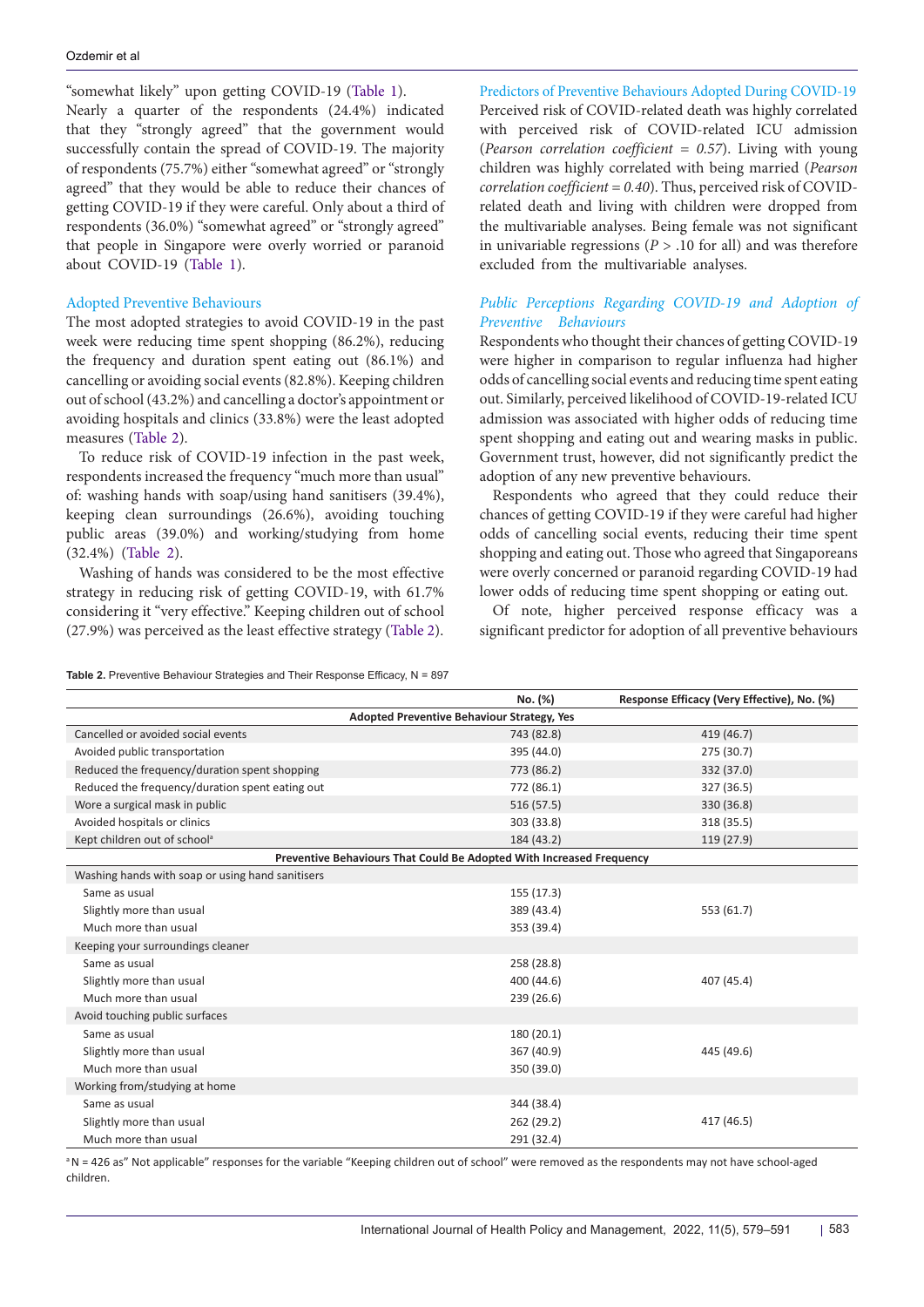(cancelling social events, avoiding public transport, reducing time spent shopping and eating out, wearing masks in public, avoiding hospitals and clinics and keeping children out of school). Response efficacy also had the largest odds ratios in predicting all preventive behaviours except cancelling social events ([Table 3\)](#page-6-0).

## *Personal Characteristics and Adoption of Preventive Behaviours*

In relation to demographic variables that predicted the adoption of preventive behaviours during COVID-19, it is important to note that higher anxiety (GAD-7 scores) predicted higher odds of cancelling social events, avoiding public transport, wearing masks in public, avoiding hospitals or clinics or keeping children out of school.

Additionally, respondents who were aged 21–35 compared to those >50 years old, had higher odds of wearing their masks in public. Chinese, compared to non-Chinese participants, had lower odds of avoiding public transport and keeping children out of school. Married respondents, compared to those who were not married, also reported higher odds of cancelling social events, avoiding public transport, reducing time spent shopping and eating out and wearing their masks in public. Respondents with university education or above, compared to those with below university education, had higher odds of cancelling social events, avoiding public transport, wearing masks in public and avoiding hospitals or clinics. The higher the number of chronic conditions reported by respondents, the higher their odds were of avoiding hospitals and clinics. Those living with the elderly had higher odds of reducing their time spent shopping compared to respondents not living with elderly individuals [\(Table 3](#page-6-0)).

# Predictors of Preventive Behaviours That Could Be Adopted With Increased Frequency During COVID-19 *Public Perception of COVID-19 and Preventive Behaviours*

*That Could Be Adopted With Increased Frequency* Respondents who thought their chances of getting COVID-19 were higher in comparison to regular influenza did not significantly predict increased frequency of any preventive behaviours. The perceived likelihood of COVID-19-related ICU admission was associated with an increased frequency of cleaning the environment. Individuals who agreed that the government would be successful in containing the spread of COVID-19 had higher of odds of increasing the frequency of washing hands. Additionally, respondents who agreed that they could reduce their chances of getting COVID-19 if they were careful, had higher odds of avoiding touching surfaces in public and working/studying from home. However, those who agreed that Singaporeans were overly concerned or paranoid regarding COVID-19 had lower odds of increasing the frequency of washing their hands and avoiding touching public surfaces.

Similarly, response efficacy also predicted all the examined preventive behaviours that could be adopted with increased frequency (washing hands, cleaning environment, avoid touching public surfaces and working/studying from home) and had the largest odds ratios for all preventive behaviours

that could be adopted with increased frequency ([Table 4](#page-8-0)).

## *Personal Characteristics and Preventive Behaviours That Could Be Adopted With Increased Frequency*

Higher scores on the GAD-7 were also predictive of increased frequency in many preventive behaviours including washing hands, cleaning environment, avoiding touching public surfaces.

Additionally, those aged 21–35, compared to those >50, reported lower odds of washing hands, cleaning environment, avoid touching public surfaces but higher odds of working/ studying from home. Participants aged 36–50, compared to those >50, also had lower odds of washing their hands. Ethnicity (Chinese vs. non-Chinese) was associated with lower odds of avoiding touching public places. Married respondents, compared to those who were not, was not associated with increased/decreased odds of increasing frequency of any preventive behaviours. Those who were university educated and above, compared to those who had below university level education, had higher odds of increasing their frequency of washing hands, avoiding touching public surfaces and working/studying from home. Number of reported chronic conditions, however, was only associated with the increased odds of avoiding touching public places. Respondents who lived with elderly individuals – compared to those who did not – had lower odds of working/studying from home [\(Table 4](#page-8-0)).

## **Discussion**

This study aimed to examine public perceptions toward COVID-19 and to identify predictors of COVID-19 preventive behaviours in Singapore. Results suggested that though adoption of individual preventive behaviours varied, adoption of the preventive behaviours among Singaporeans was, overall, high. Respondents who perceived higher risks, government trust, believed they could decrease their risk of COVID-19, perceived appropriateness of COVID-19 behaviours, and, and had higher response efficacy reported increased adoption and/or frequency of preventive measures. Regarding respondent characteristics, older individuals, those who are educated, anxious, and married were more likely to adopt or increase frequency of preventive measures. Importantly, about 24% of the sample reported moderate (GAD-7: 10–14) or severe (GAD-7: ≥15) anxiety.

## Adoption of Preventive Behaviours

Consistent with government advisories restricting social interaction,<sup>40</sup> the most widely adopted measures to avoid COVID-19 were avoiding or cancelling social events (82.8%) and reducing time spent shopping/eating out (86.2%/86.1%). It should be noted, however, that among these widely adopted preventive behaviours, adoption of mask wearing was not as widespread (57.5%). This could be because, unlike recommendations regarding social distancing, government advisories regarding mask wearing have not been consistent or clear. Earlier advisories suggested that mask wearing was of limited use and practicability, and only recommended for sick individuals $41,42$  – in contrast with later measures that recommended wearing masks in public.43 Our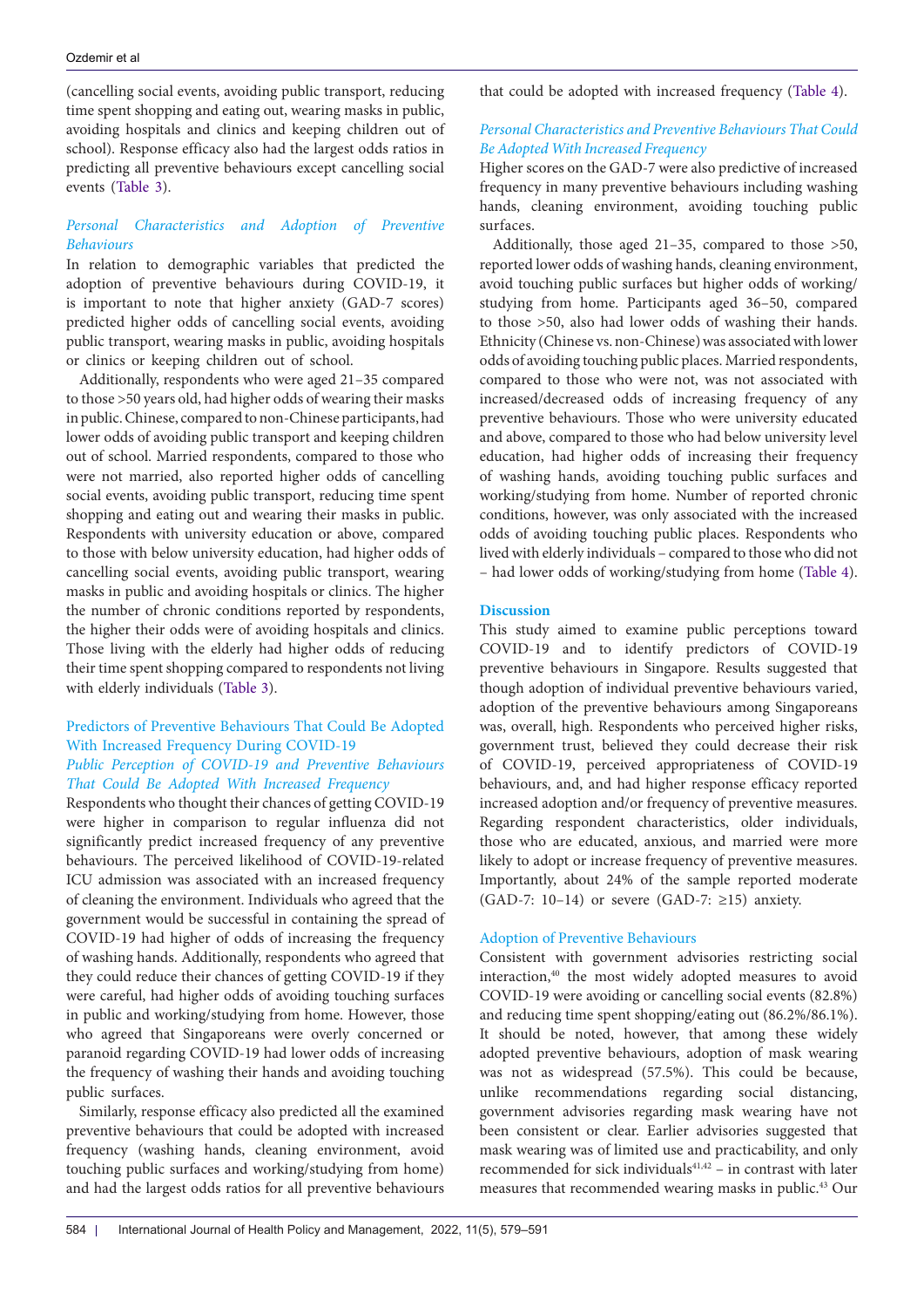**Table 3.** Binomial Logistic Regressions on the Predictors of Adoption of Preventive Behaviours, N = 897 (Odds Ratios)

<span id="page-6-0"></span>

|                                                                                                                    | <b>Cancel Social</b><br>Events              | <b>Avoid Public</b><br><b>Transport</b> | <b>Reduce Time</b><br><b>Spent Shopping</b> | <b>Reduce Time Spent</b><br><b>Eating out</b> | <b>Wearing Masks</b><br>in Public | <b>Avoiding Hospitals</b><br>or Clinics | <b>Keeping Children</b><br>out of School* |
|--------------------------------------------------------------------------------------------------------------------|---------------------------------------------|-----------------------------------------|---------------------------------------------|-----------------------------------------------|-----------------------------------|-----------------------------------------|-------------------------------------------|
|                                                                                                                    | Public Perceptions of COVID-19 in Singapore |                                         |                                             |                                               |                                   |                                         |                                           |
| Chances of getting COVID-19 compared to influenza (ref: Same/lower)                                                |                                             |                                         |                                             |                                               |                                   |                                         |                                           |
| Higher (slightly higher, much higher)                                                                              | 1.39                                        | 1.19                                    | 1.16                                        | 1.49                                          | 1.10                              | 1.11                                    | 0.98                                      |
| 95% CI                                                                                                             | 0.95; 2.02                                  | 0.89; 1.59                              | 0.77; 1.74                                  | 0.98; 2.27                                    | 0.82; 1.47                        | 0.82; 1.50                              | 0.63; 1.51                                |
| $P$ value                                                                                                          | 0.09                                        | 0.24                                    | 0.49                                        | 0.06                                          | 0.52                              | 0.49                                    | 0.92                                      |
| Likelihood of ICU admission if you get COVID-19 (ref: unlikely)                                                    |                                             |                                         |                                             |                                               |                                   |                                         |                                           |
| Likely (very likely, somewhat likely)                                                                              | 1.31                                        | 1.25                                    | 1.63                                        | 1.77                                          | 1.47                              | 1.10                                    | 1.07                                      |
| 95% CI                                                                                                             | 0.89; 1.92                                  | 0.92; 1.68                              | 1.06; 2.49                                  | 1.15; 2.73                                    | 1.09; 1.98                        | 0.81; 1.50                              | 0.68; 1.69                                |
| $P$ value                                                                                                          | 0.17                                        | 0.15                                    | 0.03                                        | 0.01                                          | 0.01                              | 0.53                                    | 0.76                                      |
| Government will be successful in containing the spread of COVID-19 (ref: disagree/no opinion)                      |                                             |                                         |                                             |                                               |                                   |                                         |                                           |
| Agree (strongly agree, somewhat agree)                                                                             | 0.77                                        | 0.98                                    | 1.01                                        | 0.83                                          | 1.12                              | 0.89                                    | 1.18                                      |
| 95% CI                                                                                                             | 0.49; 1.21                                  | 0.69; 1.38                              | 0.60; 1.70                                  | 0.50; 1.38                                    | 0.79; 1.59                        | 0.62; 1.27                              | 0.71; 1.95                                |
| $P$ value                                                                                                          | 0.25                                        | 0.89                                    | 0.96                                        | 0.46                                          | 0.53                              | 0.51                                    | 0.52                                      |
| I think that if I am careful, I can reduce my chances of getting COVID-19 (ref: disagree/no opinion)               |                                             |                                         |                                             |                                               |                                   |                                         |                                           |
| Agree (strongly agree, somewhat agree)                                                                             | 2.00                                        | 0.86                                    | 1.97                                        | 1.88                                          | 0.93                              | 0.86                                    | 0.85                                      |
| 95% CI                                                                                                             | 1.33; 3.01                                  | 0.61; 1.21                              | 1.28; 3.05                                  | 1.20; 2.94                                    | 0.66; 1.31                        | 0.61; 1.23                              | 0.52; 1.40                                |
| $P$ value                                                                                                          | 0.00                                        | 0.39                                    | 0.00                                        | 0.01                                          | 0.69                              | 0.42                                    | 0.53                                      |
| I think that people in Singapore are overly worried/paranoid about COVID-19 (ref: disagree/no opinion)             |                                             |                                         |                                             |                                               |                                   |                                         |                                           |
| Agree (strongly agree, somewhat agree)                                                                             | 0.88                                        | 1.07                                    | 0.69                                        | 0.48                                          | 0.86                              | 1.25                                    | 1.36                                      |
| 95% CI                                                                                                             | 0.60; 1.29                                  | 0.79; 1.45                              | 0.46; 1.05                                  | 0.32; 0.72                                    | 0.64; 1.16                        | 0.91; 1.70                              | 0.88; 2.10                                |
| $P$ value                                                                                                          | 0.52                                        | 0.67                                    | 0.08                                        | 0.00                                          | 0.33                              | 0.17                                    | 0.17                                      |
| Effectiveness of strategies in reducing risk of getting the COVID-19 virus (ref: not effective/somewhat effective) |                                             |                                         |                                             |                                               |                                   |                                         |                                           |
| Very effective                                                                                                     | 1.87                                        | 3.55                                    | 4.22                                        | 3.28                                          | 3.44                              | 2.55                                    | 4.19                                      |
| 95% CI                                                                                                             | 1.25; 2.78                                  | 2.59; 4.87                              | 2.41; 7.38                                  | 1.94; 5.54                                    | 2.50; 4.72                        | 1.87; 3.49                              | 2.57; 6.84                                |
| P value                                                                                                            | 0.00                                        | 0.00                                    | 0.00                                        | 0.00                                          | 0.00                              | 0.00                                    | 0.00                                      |
|                                                                                                                    | <b>Participant Demographics</b>             |                                         |                                             |                                               |                                   |                                         |                                           |
| GAD (anxiety)                                                                                                      | 1.05                                        | 1.04                                    | 1.03                                        | 1.03                                          | 1.04                              | 1.09                                    | 1.08                                      |
| 95% CI                                                                                                             | 1.01; 1.09                                  | 1.01; 1.07                              | 0.99; 1.07                                  | 0.99; 1.07                                    | 1.01; 1.07                        | 1.06; 1.12                              | 1.03; 1.12                                |
| P value                                                                                                            | 0.02                                        | 0.01                                    | 0.19                                        | 0.21                                          | 0.01                              | 0.00                                    | 0.00                                      |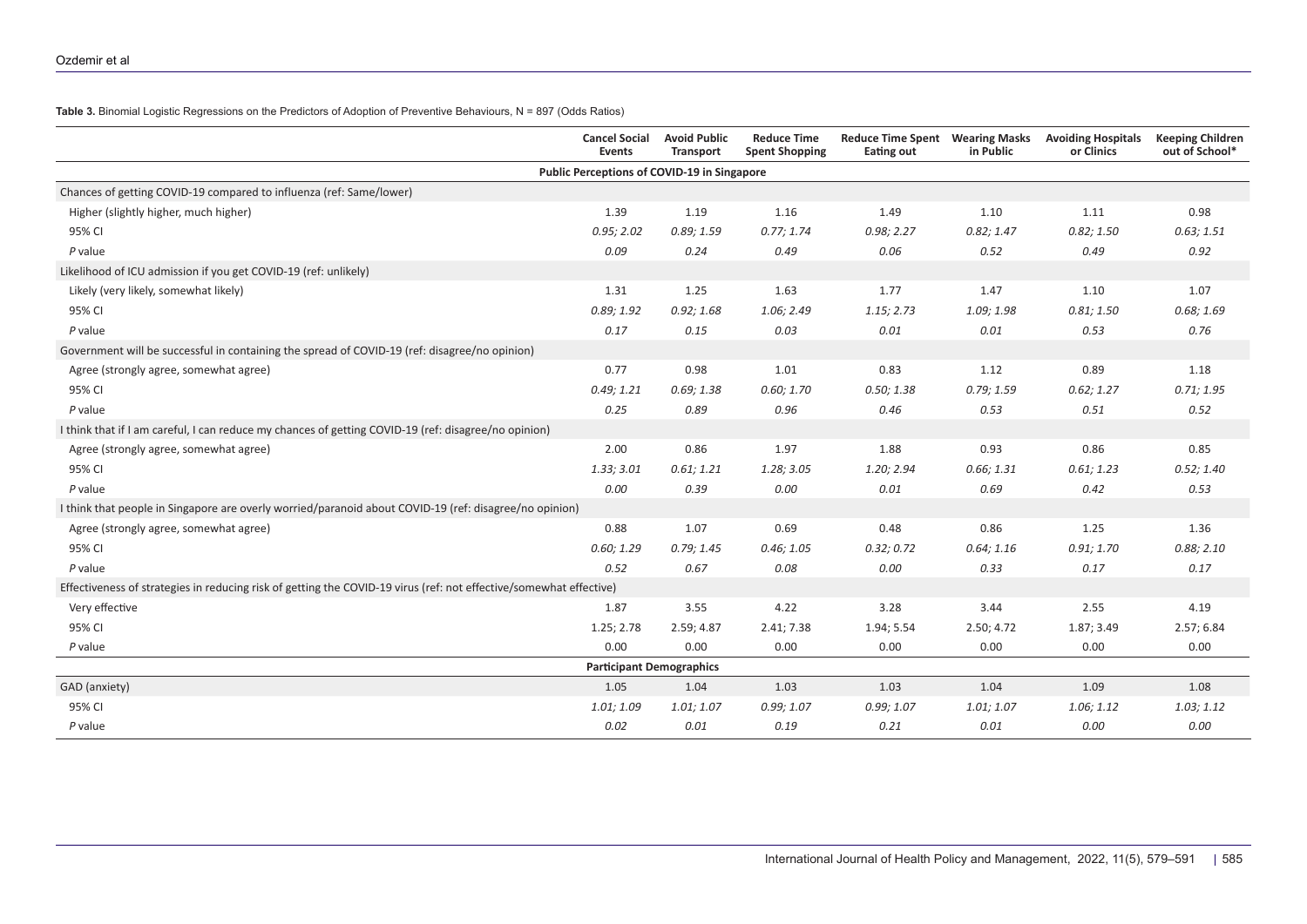#### Ozdemir et al

#### **Table 3.** continued

|                                                 | <b>Cancel Social</b><br><b>Events</b> | <b>Avoid Public</b><br><b>Transport</b> | <b>Reduce Time</b><br><b>Spent Shopping</b> | <b>Reduce Time Spent Wearing Masks</b><br><b>Eating out</b> | in Public  | <b>Avoiding Hospitals</b><br>or Clinics | <b>Keeping Children</b><br>out of School* |
|-------------------------------------------------|---------------------------------------|-----------------------------------------|---------------------------------------------|-------------------------------------------------------------|------------|-----------------------------------------|-------------------------------------------|
| Age categories (ref: > 50 years old)            |                                       |                                         |                                             |                                                             |            |                                         |                                           |
| 21-35 years old                                 | 1.36                                  | 0.95                                    | 0.92                                        | 1.58                                                        | 1.73       | 0.74                                    | 1.34                                      |
| 95% CI                                          | 0.78; 2.39                            | 0.62; 1.46                              | 0.51; 1.66                                  | 0.86; 2.88                                                  | 1.13; 2.64 | 0.48; 1.16                              | 0.71; 2.53                                |
| $P$ value                                       | 0.28                                  | 0.83                                    | 0.78                                        | 0.14                                                        | 0.01       | 0.19                                    | 0.37                                      |
| 36-50 years old                                 | 0.70                                  | 0.89                                    | 0.91                                        | 1.24                                                        | 1.36       | 0.89                                    | 0.74                                      |
| 95% CI                                          | 0.44; 1.11                            | 0.61; 1.32                              | 0.53; 1.56                                  | 0.72; 2.13                                                  | 0.93; 1.98 | 0.60; 1.32                              | 0.41; 1.31                                |
| $P$ value                                       | 0.13                                  | 0.57                                    | 0.72                                        | 0.43                                                        | 0.11       | 0.55                                    | 0.30                                      |
| Ethnicity (ref: Non-Chinese)                    |                                       |                                         |                                             |                                                             |            |                                         |                                           |
| Chinese                                         | 0.67                                  | 0.57                                    | 0.91                                        | 0.74                                                        | 1.04       | 0.93                                    | 0.53                                      |
| 95% CI                                          | 0.38; 1.19                            | 0.38; 0.85                              | 0.50; 1.65                                  | 0.40; 1.38                                                  | 0.70; 1.56 | 0.62; 1.41                              | 0.30; 0.92                                |
| $P$ value                                       | 0.17                                  | 0.01                                    | 0.76                                        | 0.35                                                        | 0.84       | 0.75                                    | 0.03                                      |
| Marital status (ref: Not married)               |                                       |                                         |                                             |                                                             |            |                                         |                                           |
| Married                                         | 1.65                                  | 1.75                                    | 2.07                                        | 3.24                                                        | 1.43       | 1.15                                    | 0.71                                      |
| 95% CI                                          | 1.09; 2.49                            | 1.26; 2.43                              | 1.31; 3.27                                  | 2.01; 5.23                                                  | 1.03; 1.99 | 0.82; 1.61                              | 0.42; 1.20                                |
| $P$ value                                       | 0.02                                  | 0.00                                    | 0.00                                        | 0.00                                                        | 0.03       | 0.41                                    | 0.20                                      |
| Educational level (ref: below university level) |                                       |                                         |                                             |                                                             |            |                                         |                                           |
| University and above                            | 2.07                                  | 2.41                                    | 1.43                                        | 1.35                                                        | 1.46       | 1.51                                    | 1.21                                      |
| 95% CI                                          | 1.41; 3.03                            | 1.76; 3.30                              | 0.94; 2.17                                  | 0.89; 2.07                                                  | 1.08; 1.98 | 1.09; 2.08                              | 0.77; 1.92                                |
| $P$ value                                       | 0.00                                  | 0.00                                    | 0.10                                        | 0.16                                                        | 0.02       | 0.01                                    | 0.41                                      |
| Number of chronic conditions                    | 1.06                                  | 1.07                                    | 0.96                                        | 1.14                                                        | 1.08       | 1.19                                    | 0.89                                      |
| 95% CI                                          | 0.92; 1.23                            | 0.96; 1.19                              | 0.83; 1.11                                  | 0.95; 1.36                                                  | 0.96; 1.20 | 1.07; 1.33                              | 0.78; 1.03                                |
| $P$ value                                       | 0.41                                  | 0.21                                    | 0.57                                        | 0.15                                                        | 0.20       | 0.00                                    | 0.11                                      |
| Living with elderly (ref: No)                   |                                       |                                         |                                             |                                                             |            |                                         |                                           |
| Yes                                             | 0.95                                  | 0.98                                    | 1.47                                        | 1.40                                                        | 0.89       | 0.77                                    | 0.91                                      |
| 95% CI                                          | 0.64; 1.40                            | 0.72; 1.33                              | 0.96; 2.25                                  | 0.91; 2.16                                                  | 0.66; 1.21 | 0.56; 1.05                              | 0.57; 1.44                                |
| $P$ value                                       | 0.79                                  | 0.89                                    | 0.08                                        | 0.13                                                        | 0.45       | 0.10                                    | 0.68                                      |
| Constant                                        | 1.16                                  | 0.27                                    | 1.13                                        | 0.90                                                        | 0.29       | 0.18                                    | 0.66                                      |
| 95% CI                                          | 0.50; 2.70                            | 0.14; 0.53                              | 0.46; 2.78                                  | 0.35; 2.29                                                  | 0.15; 1.58 | 0.09; 0.36                              | 0.24; 1.83                                |
| $P$ value                                       | 0.74                                  | 0.00                                    | 0.79                                        | 0.82                                                        | 0.00       | 0.00                                    | 0.43                                      |
| Log likelihoods                                 | $-373.61$                             | $-542.61$                               | $-321.69$                                   | $-314.82$                                                   | $-549.29$  | $-519.00$                               | $-251.95$                                 |

Abbreviations: COVID-19, coronavirus disease 2019; GAD, general anxiety disorder; ICU, intensive care unit.

95% confidence intervals presented below odds ratios in italics.

\* N = 426 as "Not applicable" responses for the variable "Keeping children out of school" were removed as the respondents may not have school-aged children.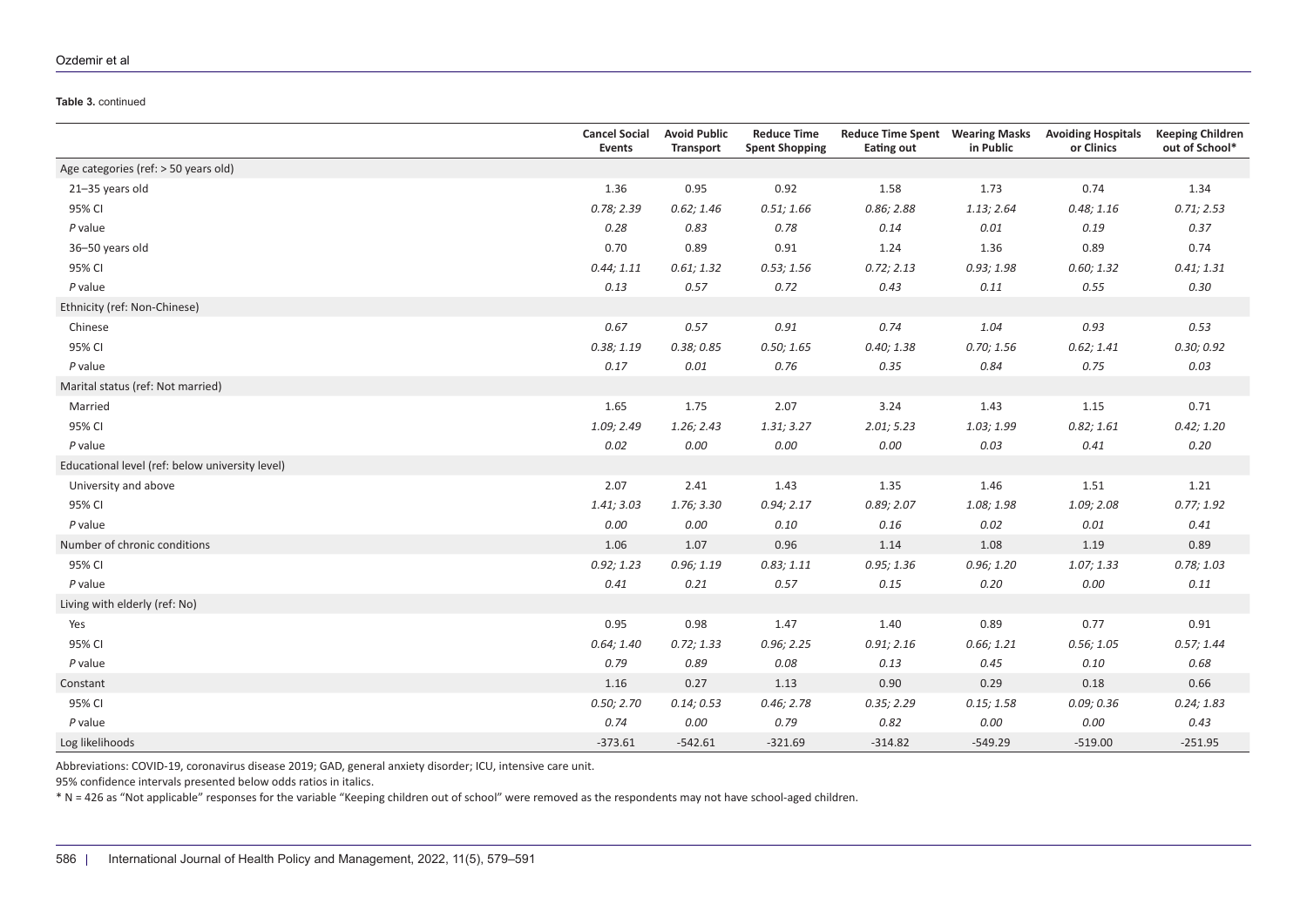<span id="page-8-0"></span>

|                                                                                                                    |                      |            |                                                                                | Table 4. Ordered Logistic Regressions on the Predictors of Preventive Behaviours that can be Adopted with Increased Frequency, N = 897 (Proportional Odds Ratios) |  |  |  |  |  |
|--------------------------------------------------------------------------------------------------------------------|----------------------|------------|--------------------------------------------------------------------------------|-------------------------------------------------------------------------------------------------------------------------------------------------------------------|--|--|--|--|--|
|                                                                                                                    | <b>Washing Hands</b> |            | Cleaning Environment Avoid Touching Public Surfaces Working/Studying From Home |                                                                                                                                                                   |  |  |  |  |  |
| Public Perceptions of COVID-19 in Singapore                                                                        |                      |            |                                                                                |                                                                                                                                                                   |  |  |  |  |  |
| Chances of getting COVID-19 compared to the flu (influenza) (ref: Same/lower)                                      |                      |            |                                                                                |                                                                                                                                                                   |  |  |  |  |  |
| Higher (slightly higher, much higher)                                                                              | 1.22                 | 1.20       | 1.12                                                                           | 0.99                                                                                                                                                              |  |  |  |  |  |
| 95% CI                                                                                                             | 0.94; 1.57           | 0.93; 1.54 | 0.86; 1.45                                                                     | 0.77; 1.28                                                                                                                                                        |  |  |  |  |  |
| P value                                                                                                            | 0.14                 | 0.16       | 0.40                                                                           | 0.95                                                                                                                                                              |  |  |  |  |  |
| Likelihood of ICU Admission if you get COVID-19 (ref: unlikely)                                                    |                      |            |                                                                                |                                                                                                                                                                   |  |  |  |  |  |
| Likely (very likely, somewhat likely)                                                                              | 1.05                 | 1.26       | 1.00                                                                           | 1.22                                                                                                                                                              |  |  |  |  |  |
| 95% CI                                                                                                             | 0.81; 1.37           | 0.97; 1.64 | 0.76; 1.31                                                                     | 0.93; 1.58                                                                                                                                                        |  |  |  |  |  |
| P value                                                                                                            | 0.71                 | 0.08       | 0.99                                                                           | 0.15                                                                                                                                                              |  |  |  |  |  |
| Government Will be Successful in Containing the Spread of COVID-19 (ref: disagree/no opinion)                      |                      |            |                                                                                |                                                                                                                                                                   |  |  |  |  |  |
| Agree (Strongly agree, somewhat agree)                                                                             | 1.48                 | 1.28       | 1.09                                                                           | 1.24                                                                                                                                                              |  |  |  |  |  |
| 95% CI                                                                                                             | 1.08; 2.03           | 0.93; 1.76 | 0.79; 1.50                                                                     | 0.91; 1.70                                                                                                                                                        |  |  |  |  |  |
| P value                                                                                                            | 0.02                 | 0.12       | 0.62                                                                           | 0.17                                                                                                                                                              |  |  |  |  |  |
| I think that if I am careful, I can reduce my chances of getting COVID-19 (ref: disagree/no opinion)               |                      |            |                                                                                |                                                                                                                                                                   |  |  |  |  |  |
| Agree (Strongly agree, somewhat agree)                                                                             | 1.19                 | 1.05       | 1.32                                                                           | 1.51                                                                                                                                                              |  |  |  |  |  |
| 95% CI                                                                                                             | 0.88; 1.61           | 0.78; 1.42 | 0.97; 1.80                                                                     | 1.11; 2.06                                                                                                                                                        |  |  |  |  |  |
| P value                                                                                                            | 0.27                 | 0.75       | 0.07                                                                           | 0.01                                                                                                                                                              |  |  |  |  |  |
| I think that people in Singapore are overly worried/paranoid about COVID-19 (ref: disagree/no opinion)             |                      |            |                                                                                |                                                                                                                                                                   |  |  |  |  |  |
| Agree (Strongly agree, somewhat agree)                                                                             | 0.75                 | 1.18       | 0.70                                                                           | 1.01                                                                                                                                                              |  |  |  |  |  |
| 95% CI                                                                                                             | 0.58; 0.98           | 0.91; 1.53 | 0.54; 0.92                                                                     | 0.77; 1.32                                                                                                                                                        |  |  |  |  |  |
| P value                                                                                                            | 0.03                 | 0.22       | 0.01                                                                           | 0.93                                                                                                                                                              |  |  |  |  |  |
| Effectiveness of strategies in reducing risk of getting the COVID-19 Virus (ref: not effective/somewhat effective) |                      |            |                                                                                |                                                                                                                                                                   |  |  |  |  |  |
| Very effective                                                                                                     | 2.66                 | 2.99       | 4.73                                                                           | 2.87                                                                                                                                                              |  |  |  |  |  |
| 95% CI                                                                                                             | 2.02; 3.51           | 2.27; 3.94 | 3.56; 6.27                                                                     | 2.20; 3.76                                                                                                                                                        |  |  |  |  |  |
| P value                                                                                                            | 0.00                 | 0.00       | 0.00                                                                           | 0.00                                                                                                                                                              |  |  |  |  |  |
| <b>Participant Demographics</b>                                                                                    |                      |            |                                                                                |                                                                                                                                                                   |  |  |  |  |  |
| GAD (anxiety)                                                                                                      | 1.03                 | 1.06       | 1.05                                                                           | 1.01                                                                                                                                                              |  |  |  |  |  |
| 95% CI                                                                                                             | 1.00; 1.05           | 1.03; 1.09 | 1.02; 1.07                                                                     | 0.99; 1.04                                                                                                                                                        |  |  |  |  |  |
| P value                                                                                                            | 0.05                 | 0.00       | 0.00                                                                           | 0.28                                                                                                                                                              |  |  |  |  |  |
| Age categories (ref: >50 years old)                                                                                |                      |            |                                                                                |                                                                                                                                                                   |  |  |  |  |  |
| 21-35 years old                                                                                                    | 0.60                 | 0.69       | 0.71                                                                           | 1.43                                                                                                                                                              |  |  |  |  |  |
| 95% CI                                                                                                             | 0.41; 0.88           | 0.47; 1.00 | 0.48; 1.03                                                                     | 0.98; 2.08                                                                                                                                                        |  |  |  |  |  |
| $P$ value                                                                                                          | 0.01                 | 0.05       | 0.07                                                                           | 0.06                                                                                                                                                              |  |  |  |  |  |
| 36-50 years old                                                                                                    | 0.65                 | 0.80       | 0.81                                                                           | 1.32                                                                                                                                                              |  |  |  |  |  |
| 95% CI                                                                                                             | 0.46; 0.91           | 0.57; 1.13 | 0.58; 1.15                                                                     | 0.94; 1.85                                                                                                                                                        |  |  |  |  |  |
| $P$ value                                                                                                          | 0.01                 | 0.21       | 0.24                                                                           | 0.11                                                                                                                                                              |  |  |  |  |  |
| Ethnicity (ref: Non-Chinese)                                                                                       |                      |            |                                                                                |                                                                                                                                                                   |  |  |  |  |  |
| Chinese                                                                                                            | $0.87\,$             | 0.88       | 0.71                                                                           | 0.79                                                                                                                                                              |  |  |  |  |  |
| 95% CI                                                                                                             | 0.61; 1.24           | 0.61; 1.25 | 0.50; 1.03                                                                     | 0.55; 1.12                                                                                                                                                        |  |  |  |  |  |
| P value                                                                                                            | 0.43                 | 0.47       | 0.07                                                                           | 0.18                                                                                                                                                              |  |  |  |  |  |
| Marital status (ref: Not married)                                                                                  |                      |            |                                                                                |                                                                                                                                                                   |  |  |  |  |  |
| Married                                                                                                            | 1.01                 | 1.23       | 1.18                                                                           | 1.16                                                                                                                                                              |  |  |  |  |  |
| 95% CI                                                                                                             | 0.76; 1.34           | 0.93; 1.63 | 0.88; 1.58                                                                     | 0.87; 1.55                                                                                                                                                        |  |  |  |  |  |
| $P$ value                                                                                                          | 0.95                 | 0.16       | 0.26                                                                           | 0.31                                                                                                                                                              |  |  |  |  |  |
| Educational level (ref: Below university level)                                                                    |                      |            |                                                                                |                                                                                                                                                                   |  |  |  |  |  |
| University and above                                                                                               | 1.40                 | 1.18       | 1.88                                                                           | 2.44                                                                                                                                                              |  |  |  |  |  |
| 95% CI                                                                                                             | 1.06; 1.83           | 0.90; 1.55 | 1.42; 2.48                                                                     | 1.85; 3.21                                                                                                                                                        |  |  |  |  |  |
| $P$ value                                                                                                          | 0.02                 | 0.23       | 0.00                                                                           | 0.00                                                                                                                                                              |  |  |  |  |  |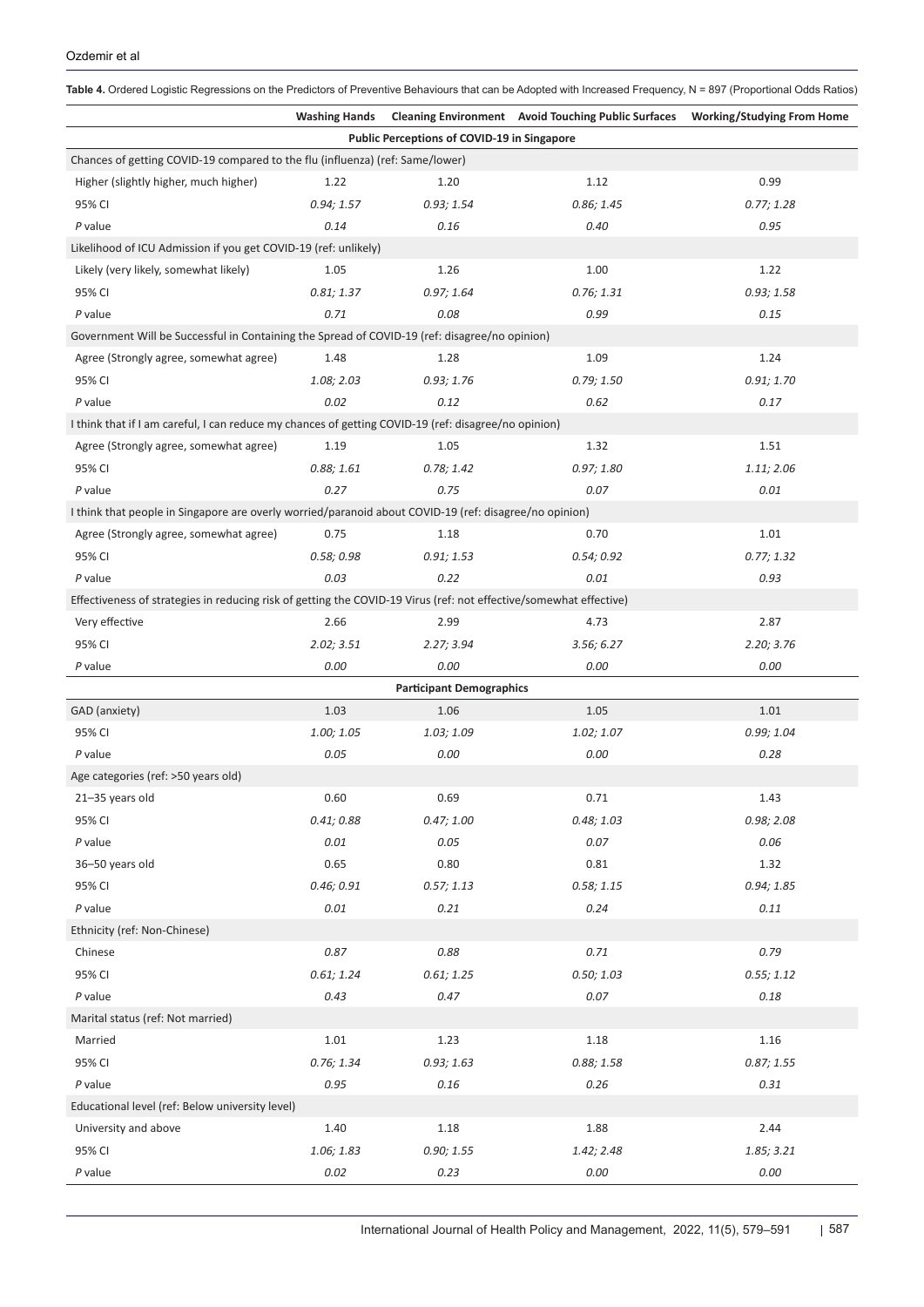#### **Table 4.** Continued

|                                 | <b>Washing Hands</b> | <b>Cleaning Environment</b> | <b>Avoid Touching Public Surfaces</b> | <b>Working/Studying From Home</b> |  |  |  |  |
|---------------------------------|----------------------|-----------------------------|---------------------------------------|-----------------------------------|--|--|--|--|
| <b>Participant Demographics</b> |                      |                             |                                       |                                   |  |  |  |  |
| Number of chronic conditions    | 1.06                 | 1.04                        | 1.10                                  | 1.01                              |  |  |  |  |
| 95% CI                          | 0.96; 1.16           | 0.94; 1.14                  | 0.99; 1.21                            | 0.92; 1.11                        |  |  |  |  |
| P value                         | 0.26                 | 0.44                        | 0.07                                  | 0.83                              |  |  |  |  |
| Living with elderly (ref: No)   |                      |                             |                                       |                                   |  |  |  |  |
| Yes                             | 0.90                 | 0.91                        | 0.96                                  | 0.79                              |  |  |  |  |
| 95% CI                          | 0.69; 1.18           | 0.70; 1.19                  | 0.73; 1.26                            | 0.60; 1.03                        |  |  |  |  |
| P value                         | 0.45                 | 0.48                        | 0.77                                  | 0.08                              |  |  |  |  |
| Cut 1                           | $-1.01$              | 0.00                        | $-0.43$                               | 0.97                              |  |  |  |  |
| 95% CI                          | $-1.63; -0.39$       | $-0.60; 0.60$               | $-1.05; 0.18$                         | 0.37; 1.58                        |  |  |  |  |
| Cut 2                           | 1.18                 | 2.14                        | 1.77                                  | 2.38                              |  |  |  |  |
| 95% CI                          | 0.56; 1.80           | 1.53; 2.76                  | 1.14; 2.39                            | 1.76; 3.01                        |  |  |  |  |
| Log likelihoods                 | $-988.52$            | $-899.14$                   | $-841.85$                             | $-895.70$                         |  |  |  |  |

Abbreviations: COVID-19, coronavirus disease 2019; GAD, general anxiety disorder; ICU, intensive care unit.

95% confidence intervals presented below proportional odds ratio in italics.

results demonstrated that, in accordance to past literature, recommended measures have to be consistent and clear to encourage adoption.

Lowest adoption rates were reported for avoiding hospitals/ clinics (33.8%), avoiding public transport (44%) and keeping children out of school (43.2%). There may be several reasons for these findings. It is possible that the reticence among Singaporeans regarding avoiding public transport may be due to the unclear, inconsistent information regarding the safety of utilising public transport during the COVID-19 pandemic.<sup>44-46</sup> We also have to consider the essentialness of public transport in Singapore.47 Due to low car ownership in the country, a significant number of Singaporean families are reliant on public transport for daily, essential activities, making avoiding them unfeasible. The same argument of necessity can be applied to the low avoidance rates of hospitals/clinics – they may also be seen as unavoidable for individuals with health conditions. The choice of parents' to keep their children in school can also be explained by earlier government reports recommending them to do so.48,49 These findings suggest that clear and consistent information is necessary to influence appropriate preventive behaviours.

Regarding preventive behaviours that could be adopted with increased frequency, the majority of our respondents increased their frequency of hygienic practices (a consistently highlighted government recommendation) to reduce their risks of getting COVID-19. However, of note is a significant percentage of respondents who did not increase their frequency of working or studying from home (38.4%). This may be because work-from-home arrangements are a luxury not afforded to many essential jobs (eg, those in the service sectors, teachers). Telecommuting was also not widely implemented in Singapore prior to the COVID-19 pandemic,<sup>50</sup> and adoption may be slow.

## Predictors of Preventive Behaviours

In support of our hypotheses, perceived risks related to

COVID-19 were found to be associated with the adoption of some preventive behaviours. These findings can be understood within the context of PMT, which states – broadly – that the higher the perceived risks and vulnerability felt by the public, the higher the adoption of preventive behaviours.51,52 However, many preventive behaviours in this study were *not* predicted by perceived risks. This discrepancy may be due to confusions regarding the severity of COVID-19 risk. Specifically, there is – at present – a lack of scientific consensus across geological regions regarding the risk and severity of the virus.<sup>53-55</sup> This, combined with misinformation prevalent in social media sites,<sup>56</sup> may have precipitated large divides among the population regarding risk and severity of COVID-19. In support of our working hypothesis, results indicate significant discrepancies among respondents, with 55% perceiving their risks of contracting COVID-19 to be lower or the same as the normal flu (influenza). These results may have several important policy implications. First, they suggest that greater efforts may be required to combat misinformation. Second, they reinforce the argument that clear and consistent information throughout the pandemic is necessary for the public to motivate appropriate preventive behaviours.

As expected,<sup>23</sup> results indicated that government trust predicted increased frequency of some preventive measures. A potential explanation for this finding may be that when governments are viewed as trustworthy, their measures are also seen as dependable, which in turn encourages the adoption of their recommendations. It should be noted, however, that government trust did not consistently predict the adoption and increased frequency of many preventive behaviours. While unexpected, this may be due to high baseline level of governmental trust already prevalent among Singaporeans.57,58 Nonetheless, these findings underline the importance of government trust toward ensuring public adoption of the preventive measures.

Supporting our hypothesis, individuals with higher levels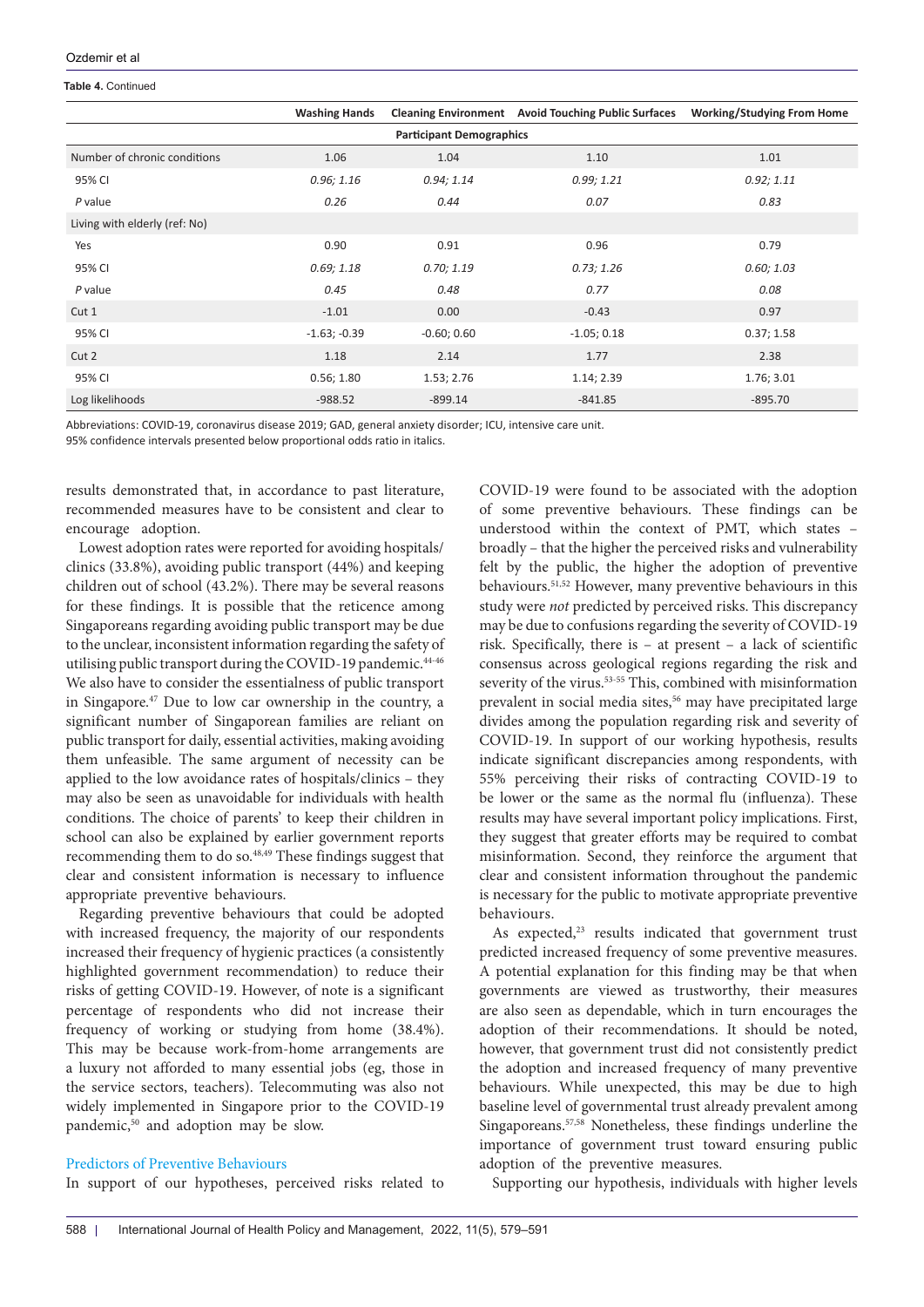of self-efficacy were more likely to adopt and increase the frequency of their preventive behaviours. This association between self-efficacy (ie, I can decrease my risk of infection) and adoption of preventive behaviours has been consistently underlined in literature,<sup>17,18</sup> suggesting that the promotion of self-efficacy should be an important factor of consideration for educational interventions and public health messages.

Consistent with our hypotheses, response efficacy was also found to be an important predictor of preventive behaviours – response efficacy predicted the adoption of *all* the respective preventive behaviours. It also had the largest odds ratios indicating that response efficacy had the strongest association with adoption of preventive behaviours. These findings are expected, and support PMT, which suggests that when faced with a threat to health (ie, COVID-19), the level of response efficacy of the preventive measure directly predicts its adoption.59,60 These strong findings are of particular consequence as they demonstrate that the response efficacy play an essential role in increasing the adoption and frequency of the preventive measures. For increased public adoption of preventive measures, educational programs and public health messages must focus on the effectiveness of their preventive measures.

A quarter of the sample reported moderate to severe anxiety which warrants for further assessment and referral to a mental health specialist. These results suggest that anxiety could be a potential problem among general population during a large pandemic like COVID-19. Comparable to extant literature, we found that anxiety, older age, higher education, and marital status predicted the adoption and frequency of some preventive behaviours. However, given their particular vulnerability to COVID-19, the lack of associations between number of chronic conditions and preventive behaviours must be noted. Our results underline segments of population that could be targeted by tailored public health messages to promote the adoption of preventive measures.

## Significance and Implications

Overall, the main strength of this study was its ability to pinpoint the significant drivers of behaviour adoption during a large-scale pandemic of unprecedented severity. It should also be noted that while this study was conducted in Singapore, its findings may also be generalizable to other Asian countries with similar societal, cultural and governmental structures (ie, countries with obedient, collectivistic populations such as Japan, China, etc).<sup>61</sup> Our findings serve to increase governmental preparedness for future pandemics and also to provide important lessons for most countries in designing public health messages directed towards increasing the public adoption of preventive measures.

## Study Limitations and Future Research

Our findings have to be taken in the context of several limitations. First, our findings may not be generalizable to individualistic societies. For example, studies from individualistic societies compared to the results from our study show distinctively lower adoption rates of many preventive behaviours.62,63 While examining the impact that culture may have on the adoption of preventive measures is beyond the scope of this study, future studies may consider a multicountry sample with participants recruited across different cultural regions. Additionally, no reliability analyses were conducted on the author-designed questions – it is possible that responses may not correlate with actual behaviour. Future studies should include (if possible) validated measures of COVID-19 perceptions. Finally, our sample overrepresented highly educated respondents (only 12.3% of our respondents reported not having at least college-level education (Institute of Technical Education; ITE and below). This is consistent with most web-enabled surveys as they tend to attract individuals with higher education. However, conducting an online survey enabled us to collect time-sensitive information much faster than other methods.

#### **Conclusion**

By examining public perception regarding COVID-19 and the predictors of preventive behaviours adopted by the Singaporean public, we found that to influence appropriate preventive behaviours, preventive measures have to be consistent, accurate, and clear. Additionally, to ensure consistent adoption of preventive measures, government programs should focus on promoting trust in government response, self-efficacy, and underline the effectiveness of respective preventive behaviours. Particular focus should be on demographic segments with likely low adoption, such as younger individuals and those with lower education. The study findings are expected to aid in increasing governmental preparedness for future outbreaks and help in developing educational programs and designing public health messages directed at increasing the adoption of preventive behaviours.

#### **Acknowledgements**

We would like to thank Dr. Chetna Malhotra and Dr. Irene Teo for their comments on the survey instrument.

#### **Ethical issues**

This study was exempted from review by the National University of Singapore Institutional Review Board (Application Reference Number: S-20-085).

#### **Competing interests**

Authors declare that they have no competing interests.

#### **Authors' contributions**

SO: Conceptualisation and design of study, data analysis, drafting of manuscript. SNYW: Drafting of manuscript (Introduction, methods, results, discussion). IC: Data analyses, and review and revision of manuscript. EAF: Review and revision of manuscript.

#### **Funding**

This project is funded by Lien Centre for Palliative Care (LCPC Research N-911-000-030-091), Duke-NUS Medical School.

#### **References**

- 1. Ahmad T, Khan M, Haroon, et al. COVID-19: zoonotic aspects. *Travel Med Infect Dis*. 2020;36:101607. doi:[10.1016/j.tmaid.2020.101607](https://doi.org/10.1016/j.tmaid.2020.101607)
- 2. Wu Z, McGoogan JM. Characteristics of and important lessons from the coronavirus disease 2019 (COVID-19) outbreak in China: summary of a report of 72 314 cases from the Chinese Center for Disease Control and Prevention. *JAMA*. 2020;323(13):1239-1242. doi:[10.1001/jama.2020.2648](https://doi.org/10.1001/jama.2020.2648)
- 3. Bedford J, Enria D, Giesecke J, et al. COVID-19: towards controlling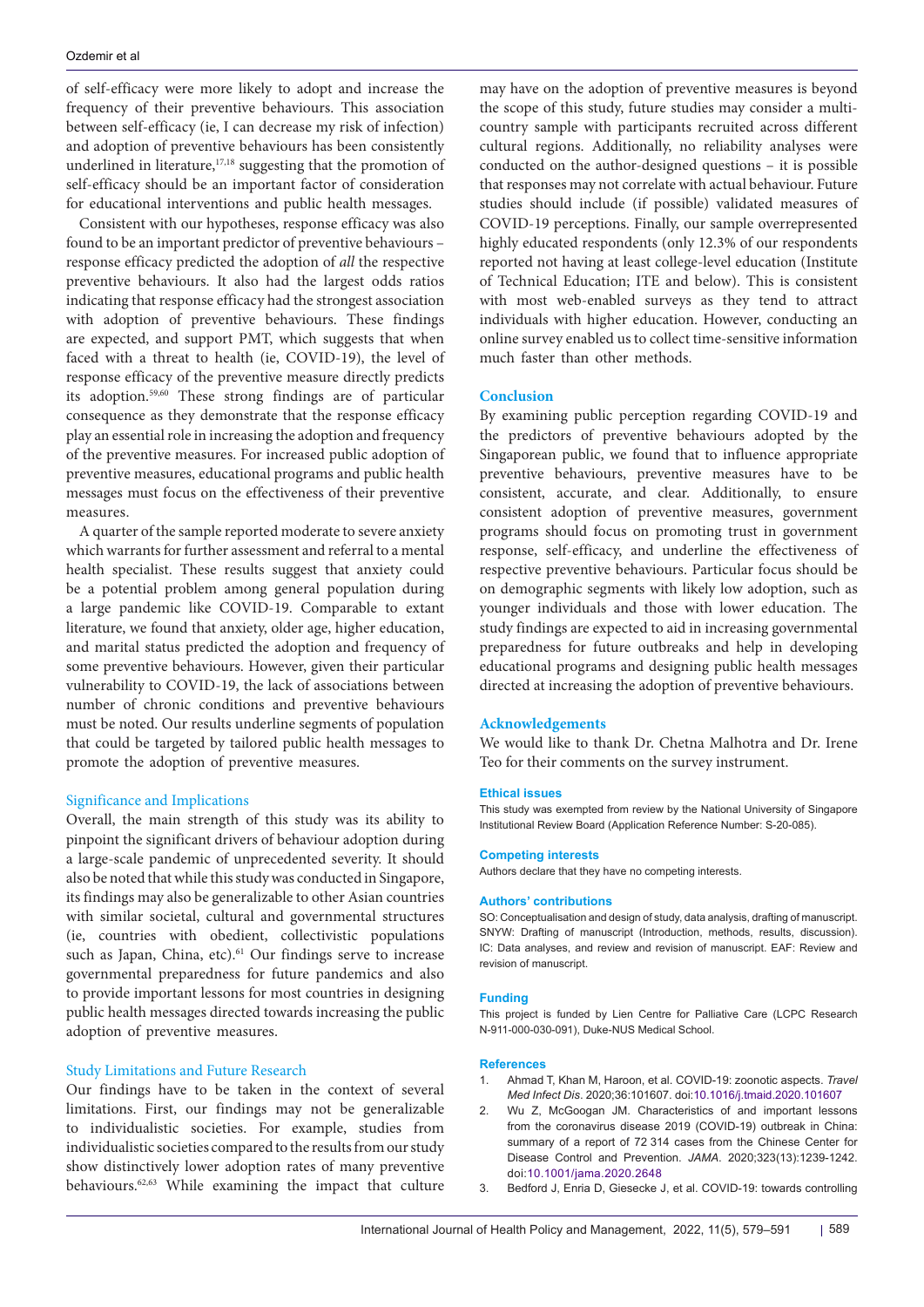of a pandemic. *Lancet*. 2020;395(10229):1015-1018. doi[:10.1016/](https://doi.org/10.1016/s0140-6736(20)30673-5) [s0140-6736\(20\)30673-5](https://doi.org/10.1016/s0140-6736(20)30673-5)

- 4. Singhal T. A review of coronavirus disease-2019 (COVID-19). *Indian J Pediatr*. 2020;87(4):281-286. doi:[10.1007/s12098-020-03263-6](https://doi.org/10.1007/s12098-020-03263-6)
- 5. Yi Y, Lagniton PNP, Ye S, Li E, Xu RH. COVID-19: what has been learned and to be learned about the novel coronavirus disease. *Int J Biol Sci*. 2020;16(10):1753-1766. doi[:10.7150/ijbs.45134](https://doi.org/10.7150/ijbs.45134)
- 6. Liu Y, Gayle AA, Wilder-Smith A, Rocklöv J. The reproductive number of COVID-19 is higher compared to SARS coronavirus. *J Travel Med*. 2020;27(2). doi:[10.1093/jtm/taaa021](https://doi.org/10.1093/jtm/taaa021)
- 7. Lythgoe MP, Middleton P. Ongoing clinical trials for the management of the COVID-19 pandemic. *Trends Pharmacol Sci.* 2020;41(6):363- 382. doi:[10.1016/j.tips.2020.03.006](https://doi.org/10.1016/j.tips.2020.03.006)
- 8. Sim SW, Moey KS, Tan NC. The use of facemasks to prevent respiratory infection: a literature review in the context of the Health Belief Model. *Singapore Med J.* 2014;55(3):160-167. doi:[10.11622/](https://doi.org/10.11622/smedj.2014037) smedi.2014037
- 9. Vaughan E, Tinker T. Effective health risk communication about pandemic influenza for vulnerable populations. *Am J Public Health*. 2009;99 Suppl 2:S324-332. doi[:10.2105/ajph.2009.162537](https://doi.org/10.2105/ajph.2009.162537)
- 10. Truman BI, Tinker T, Vaughan E, et al. Pandemic influenza preparedness and response among immigrants and refugees. Am J Public Health. 2009;99 Suppl 2:S278-286. doi[:10.2105/](https://doi.org/10.2105/ajph.2008.154054) [ajph.2008.154054](https://doi.org/10.2105/ajph.2008.154054)
- 11. Cheong D. Coronavirus: Most workplaces to close, schools will move to full home-based learning from next week, says PM Lee. *The Strait Times.* April 3, 2020. [https://www.straitstimes.com/singapore/health/](https://www.straitstimes.com/singapore/health/most-workplaces-to-close-schools-will-move-to-full-home-based-learning-from-next) [most-workplaces-to-close-schools-will-move-to-full-home-based](https://www.straitstimes.com/singapore/health/most-workplaces-to-close-schools-will-move-to-full-home-based-learning-from-next)[learning-from-next.](https://www.straitstimes.com/singapore/health/most-workplaces-to-close-schools-will-move-to-full-home-based-learning-from-next)
- 12. Wei AC. What Are Some of the New Rules at Workplaces from May 12 as Singapore Eases Tightened Covid-19 Circuit Breaker Measures. *The Straits Times*. May 9, 2020. [https://www.straitstimes.com/](https://www.straitstimes.com/singapore/new-rules-from-may-12-as-singapore-eases-tightened-covid-19-circuit-breaker-measures) [singapore/new-rules-from-may-12-as-singapore-eases-tightened](https://www.straitstimes.com/singapore/new-rules-from-may-12-as-singapore-eases-tightened-covid-19-circuit-breaker-measures)[covid-19-circuit-breaker-measures.](https://www.straitstimes.com/singapore/new-rules-from-may-12-as-singapore-eases-tightened-covid-19-circuit-breaker-measures)
- The Straits Times. Coronavirus: Safe Distancing Rules Kick in, Failure to Sit or Queue 1m Apart from Others Could Land You a Fine or Jail Term. *The Straits Times*. March 27, 2020. [https://www.straitstimes.](https://www.straitstimes.com/singapore/coronavirus-safe-distancing-rules-kick-in-failure-to-sit-or-queue-1m-apart-from-others) [com/singapore/coronavirus-safe-distancing-rules-kick-in-failure-to](https://www.straitstimes.com/singapore/coronavirus-safe-distancing-rules-kick-in-failure-to-sit-or-queue-1m-apart-from-others)[sit-or-queue-1m-apart-from-others.](https://www.straitstimes.com/singapore/coronavirus-safe-distancing-rules-kick-in-failure-to-sit-or-queue-1m-apart-from-others)
- 14. Kurohi R. No More Bubble Tea Shops and other New COVID-19 Measures. *AsiaOne*. April 21, 2020. [https://www.asiaone.com/](https://www.asiaone.com/singapore/no-more-bubble-tea-shops-and-other-new-covid-19-measures) [singapore/no-more-bubble-tea-shops-and-other-new-covid-19](https://www.asiaone.com/singapore/no-more-bubble-tea-shops-and-other-new-covid-19-measures) [measures](https://www.asiaone.com/singapore/no-more-bubble-tea-shops-and-other-new-covid-19-measures).
- 15. Ling S. Netizens Condemn Travellers who Disregard Travel Advisories as it May Put Singaporeans' Lives at Risk for COVID-19. *The Online Citizen.* March 25, 2020. [https://www.onlinecitizenasia.](https://www.onlinecitizenasia.com/2020/03/25/netizens-condemn-travellers-who-disregard-travel-advisories-as-it-may-put-singaporeans-lives-at-risk-for-covid-19/) [com/2020/03/25/netizens-condemn-travellers-who-disregard-travel](https://www.onlinecitizenasia.com/2020/03/25/netizens-condemn-travellers-who-disregard-travel-advisories-as-it-may-put-singaporeans-lives-at-risk-for-covid-19/)[advisories-as-it-may-put-singaporeans-lives-at-risk-for-covid-19/](https://www.onlinecitizenasia.com/2020/03/25/netizens-condemn-travellers-who-disregard-travel-advisories-as-it-may-put-singaporeans-lives-at-risk-for-covid-19/).
- 16. The Online Citizen. COVID-19: S'pore Set to Close Workplaces Except Essential Services and Key Sectors, Implement Full Home-Based Learning Starting Next Week. *The Online Citizen*. April 3, 2020. [https://www.onlinecitizenasia.com/2020/04/03/covid-19-spore](https://www.onlinecitizenasia.com/2020/04/03/covid-19-spore-set-to-close-workplaces-except-essential-services-and-key-sectors-implement-full-home-based-learning-starting-next-week/)[set-to-close-workplaces-except-essential-services-and-key-sectors](https://www.onlinecitizenasia.com/2020/04/03/covid-19-spore-set-to-close-workplaces-except-essential-services-and-key-sectors-implement-full-home-based-learning-starting-next-week/)[implement-full-home-based-learning-starting-next-week/.](https://www.onlinecitizenasia.com/2020/04/03/covid-19-spore-set-to-close-workplaces-except-essential-services-and-key-sectors-implement-full-home-based-learning-starting-next-week/)
- 17. Yıldırım M, Güler A. COVID-19 severity, self-efficacy, knowledge, preventive behaviors, and mental health in Turkey. *Death Stud.* 2020:1-8. doi[:10.1080/07481187.2020.1793434](https://doi.org/10.1080/07481187.2020.1793434)
- 18. Kebede Y, Yitayih Y, Birhanu Z, Mekonen S, Ambelu A. Knowledge, perceptions and preventive practices towards COVID-19 early in the outbreak among Jimma university medical center visitors, Southwest Ethiopia. *PLoS One.* 2020;15(5):e0233744. doi[:10.1371/journal.](https://doi.org/10.1371/journal.pone.0233744) [pone.0233744](https://doi.org/10.1371/journal.pone.0233744)
- 19. Lee M, You M. Psychological and behavioral responses in South Korea during the early stages of coronavirus disease 2019 (COVID-19). *Int J Environ Res Public Health*. 2020;17(9). doi:10.3390/ijerph17092977
- 20. Ahmad M, Iram K, Jabeen G. Perception-based influence factors of intention to adopt COVID-19 epidemic prevention in China. *Environ Res*. 2020;190:109995. doi:[10.1016/j.envres.2020.109995](https://doi.org/10.1016/j.envres.2020.109995)
- 21. Imhoff R, Lamberty P. A bioweapon or a hoax? the link between distinct conspiracy beliefs about the coronavirus disease (COVID-19) outbreak and pandemic behavior. *Soc Psychol Personal Sci.* 2020.

doi:[10.1177/1948550620934692](https://doi.org/10.1177/1948550620934692)

- 22. Rogers RW. A protection motivation theory of fear appeals and attitude change1. *J Psychol.* 1975;91(1):93-114. doi[:10.1080/00223](https://doi.org/10.1080/00223980.1975.9915803) [980.1975.9915803](https://doi.org/10.1080/00223980.1975.9915803)
- 23. Clark C, Davila A, Regis M, Kraus S. Predictors of COVID-19 voluntary compliance behaviors: an international investigation. *Glob Transit*. 2020;2:76-82. doi:[10.1016/j.glt.2020.06.003](https://doi.org/10.1016/j.glt.2020.06.003)
- 24. Zhong BL, Luo W, Li HM, et al. Knowledge, attitudes, and practices towards COVID-19 among Chinese residents during the rapid rise period of the COVID-19 outbreak: a quick online cross-sectional survey. *Int J Biol Sci.* 2020;16(10):1745-1752. doi[:10.7150/ijbs.45221](https://doi.org/10.7150/ijbs.45221)
- 25. Li S, Feng B, Liao W, Pan W. Internet use, risk awareness, and demographic characteristics associated with engagement in preventive behaviors and testing: cross-sectional survey on COVID-19 in the United States. *J Med Internet Res.* 2020;22(6):e19782. doi:[10.2196/19782](https://doi.org/10.2196/19782)
- 26. Niu Z, Wang T, Hu P, et al. Chinese public engagement in preventive and intervening health behaviors during the early breakout of COVID-19: Cross-sectional study. *J Med Internet Res.* 2020;22(8): e19995. doi[:10.2196/19995](https://doi.org/10.2196/19995 )
- 27. Bacon AM, Corr PJ. Coronavirus (COVID-19) in the United Kingdom: a personality-based perspective on concerns and intention to selfisolate. *Br J Health Psychol*. 2020. doi:[10.1111/bjhp.12423](https://doi.org/10.1111/bjhp.12423)
- 28. Harper CA, Satchell LP, Fido D, Latzman RD. Functional fear predicts public health compliance in the COVID-19 pandemic. *Int J Ment Health Addict*. 2020:1-14. doi:[10.1007/s11469-020-00281-5](https://doi.org/10.1007/s11469-020-00281-5)
- 29. Agüero F, Adell MN, Pérez Giménez A, López Medina MJ, Garcia Continente X. Adoption of preventive measures during and after the 2009 influenza A (H1N1) virus pandemic peak in Spain. *Prev Med*. 2011;53(3):203-206. doi:[10.1016/j.ypmed.2011.06.018](https://doi.org/10.1016/j.ypmed.2011.06.018)
- 30. Davis MD, Stephenson N, Lohm D, Waller E, Flowers P. Beyond resistance: social factors in the general public response to pandemic influenza. *BMC Public Health*. 2015;15:436. doi:[10.1186/s12889-015-](https://doi.org/10.1186/s12889-015-1756-8) [1756-8](https://doi.org/10.1186/s12889-015-1756-8)
- 31. Stephenson N, Davis M, Flowers P, MacGregor C, Waller E. Mobilising "vulnerability" in the public health response to pandemic influenza. *Soc Sci Med*. 2014;102:10-17. doi:[10.1016/j.socscimed.2013.11.031](https://doi.org/10.1016/j.socscimed.2013.11.031)
- 32. Worldometers. COVID-19 Coronavirus Pandemic. 2020; [https://www.](https://www.worldometers.info/coronavirus/#countries) [worldometers.info/coronavirus/#countries.](https://www.worldometers.info/coronavirus/#countries) Accessed August 4, 2020.
- 33. Wei TT, Khalik S. Covid-19: S'pore Rolls out More Measures Including Limiting, Where Possible, Size of Gatherings to 250 People; Workplace Distancing. *The Straits Times*; 2020. [https://](https://www.straitstimes.com/singapore/health/covid-19-singapore-rolls-out-more-measures-including-limiting-where-possible-the) [www.straitstimes.com/singapore/health/covid-19-singapore-rolls-out](https://www.straitstimes.com/singapore/health/covid-19-singapore-rolls-out-more-measures-including-limiting-where-possible-the)[more-measures-including-limiting-where-possible-the.](https://www.straitstimes.com/singapore/health/covid-19-singapore-rolls-out-more-measures-including-limiting-where-possible-the)
- 34. Government of Singapore. Corrections and Clarifications Regarding Falsehoods Published by States Times Review on COVID-19 Situation. [https://www.gov.sg/article/factually-clarifications-on](https://www.gov.sg/article/factually-clarifications-on-falsehoods-posted-by-str-on-covid-19-situation)[falsehoods-posted-by-str-on-covid-19-situation.](https://www.gov.sg/article/factually-clarifications-on-falsehoods-posted-by-str-on-covid-19-situation) Published 2020.
- 35. Government of Singapore. Circuit Breaker Extension and Tighter Measures: What you Need to Know. [https://www.gov.sg/article/circuit](Ahmad T, Khan M, Haroon, et al. COVID-19: zoonotic aspects. Travel Med Infect Dis. 2020;36:101607. doi:10.1016/j.tmaid.2020.101607
Wu Z, McGoogan JM. Characteristics of and important lessons from the coronavirus disease 2019 (COVID-19) outbreak in China: summary of a report of 72 314 cases from the Chinese Center for Disease Control and Prevention. JAMA. 2020;323(13):1239-1242. doi:10.1001/jama.2020.2648
Bedford J, Enria D, Giesecke J, et al. COVID-19: towards controlling of a pandemic. Lancet. 2020;395(10229):1015-1018. doi:10.1016/s0140-6736(20)30673-5
Singhal T. A review of coronavirus disease-2019 (COVID-19). Indian J Pediatr. 2020;87(4):281-286. doi:10.1007/s12098-020-03263-6
Yi Y, Lagniton PNP, Ye S, Li E, Xu RH. COVID-19: what has been learned and to be learned about the novel coronavirus disease. Int J Biol Sci. 2020;16(10):1753-1766. doi:10.7150/ijbs.45134
Liu Y, Gayle AA, Wilder-Smith A, Rocklöv J. The reproductive number of COVID-19 is higher compared to SARS coronavirus. J Travel Med. 2020;27(2). doi:10.1093/jtm/taaa021
Lythgoe MP, Middleton P. Ongoing clinical trials for the management of the COVID-19 pandemic. Trends Pharmacol Sci. 2020;41(6):363-382. doi:10.1016/j.tips.2020.03.006
Sim SW, Moey KS, Tan NC. The use of facemasks to prevent respiratory infection: a literature review in the context of the Health Belief Model. Singapore Med J. 2014;55(3):160-167. doi:10.11622/smedj.2014037
Vaughan E, Tinker T. Effective health risk communication about pandemic influenza for vulnerable populations. Am J Public Health. 2009;99 Suppl 2:S324-332. doi:10.2105/ajph.2009.162537
Truman BI, Tinker T, Vaughan E, et al. Pandemic influenza preparedness and response among immigrants and refugees. Am J Public Health. 2009;99 Suppl 2:S278-286. doi:10.2105/ajph.2008.154054
Wei TT, Khalik S. Covid-19: S)[breaker-extension-and-tighter-measures-what-you-need-to-know.](Ahmad T, Khan M, Haroon, et al. COVID-19: zoonotic aspects. Travel Med Infect Dis. 2020;36:101607. doi:10.1016/j.tmaid.2020.101607
Wu Z, McGoogan JM. Characteristics of and important lessons from the coronavirus disease 2019 (COVID-19) outbreak in China: summary of a report of 72 314 cases from the Chinese Center for Disease Control and Prevention. JAMA. 2020;323(13):1239-1242. doi:10.1001/jama.2020.2648
Bedford J, Enria D, Giesecke J, et al. COVID-19: towards controlling of a pandemic. Lancet. 2020;395(10229):1015-1018. doi:10.1016/s0140-6736(20)30673-5
Singhal T. A review of coronavirus disease-2019 (COVID-19). Indian J Pediatr. 2020;87(4):281-286. doi:10.1007/s12098-020-03263-6
Yi Y, Lagniton PNP, Ye S, Li E, Xu RH. COVID-19: what has been learned and to be learned about the novel coronavirus disease. Int J Biol Sci. 2020;16(10):1753-1766. doi:10.7150/ijbs.45134
Liu Y, Gayle AA, Wilder-Smith A, Rocklöv J. The reproductive number of COVID-19 is higher compared to SARS coronavirus. J Travel Med. 2020;27(2). doi:10.1093/jtm/taaa021
Lythgoe MP, Middleton P. Ongoing clinical trials for the management of the COVID-19 pandemic. Trends Pharmacol Sci. 2020;41(6):363-382. doi:10.1016/j.tips.2020.03.006
Sim SW, Moey KS, Tan NC. The use of facemasks to prevent respiratory infection: a literature review in the context of the Health Belief Model. Singapore Med J. 2014;55(3):160-167. doi:10.11622/smedj.2014037
Vaughan E, Tinker T. Effective health risk communication about pandemic influenza for vulnerable populations. Am J Public Health. 2009;99 Suppl 2:S324-332. doi:10.2105/ajph.2009.162537
Truman BI, Tinker T, Vaughan E, et al. Pandemic influenza preparedness and response among immigrants and refugees. Am J Public Health. 2009;99 Suppl 2:S278-286. doi:10.2105/ajph.2008.154054
Wei TT, Khalik S. Covid-19: S) Accessed May 27, 2020. Published 2020.
- 36. Spitzer RL, Kroenke K, Williams JB, Löwe B. A brief measure for assessing generalized anxiety disorder: the GAD-7. *Arch Intern Med*. 2006;166(10):1092-1097. doi:[10.1001/archinte.166.10.1092](https://doi.org/10.1001/archinte.166.10.1092)
- 37. Barr M, Raphael B, Taylor M, et al. Pandemic influenza in Australia: using telephone surveys to measure perceptions of threat and willingness to comply. *BMC Infect Dis*. 2008;8:117. doi:[10.1186/1471-](https://doi.org/10.1186/1471-2334-8-117) [2334-8-117](https://doi.org/10.1186/1471-2334-8-117)
- 38. Rubin GJ, Amlôt R, Page L, Wessely S. Public perceptions, anxiety, and behaviour change in relation to the swine flu outbreak: cross sectional telephone survey. *BMJ*. 2009;339:b2651. doi:[10.1136/bmj.b2651](https://doi.org/10.1136/bmj.b2651)
- 39. Singapore Department of Statistics. Population Trends 2019. [https://www.singstat.gov.sg/-/media/files/publications/population/](https://www.singstat.gov.sg/-/media/files/publications/population/population2019.pdf) [population2019.pdf.](https://www.singstat.gov.sg/-/media/files/publications/population/population2019.pdf) Published 2019.
- 40. Government of Singapore. Updates on COVID-19 (Coronavirus Disease 2019) Local Situation. Government of Singapore; 2020.
- 41. Goh T. Wuhan Virus: Masks Should be used Only by Those Who are Unwell. *The Straits Times.* January 31, 2020. [https://www.straitstimes.](https://www.straitstimes.com/singapore/health/masks-should-be-used-only-by-those-who-are-unwell) [com/singapore/health/masks-should-be-used-only-by-those-who](https://www.straitstimes.com/singapore/health/masks-should-be-used-only-by-those-who-are-unwell)[are-unwell.](https://www.straitstimes.com/singapore/health/masks-should-be-used-only-by-those-who-are-unwell)